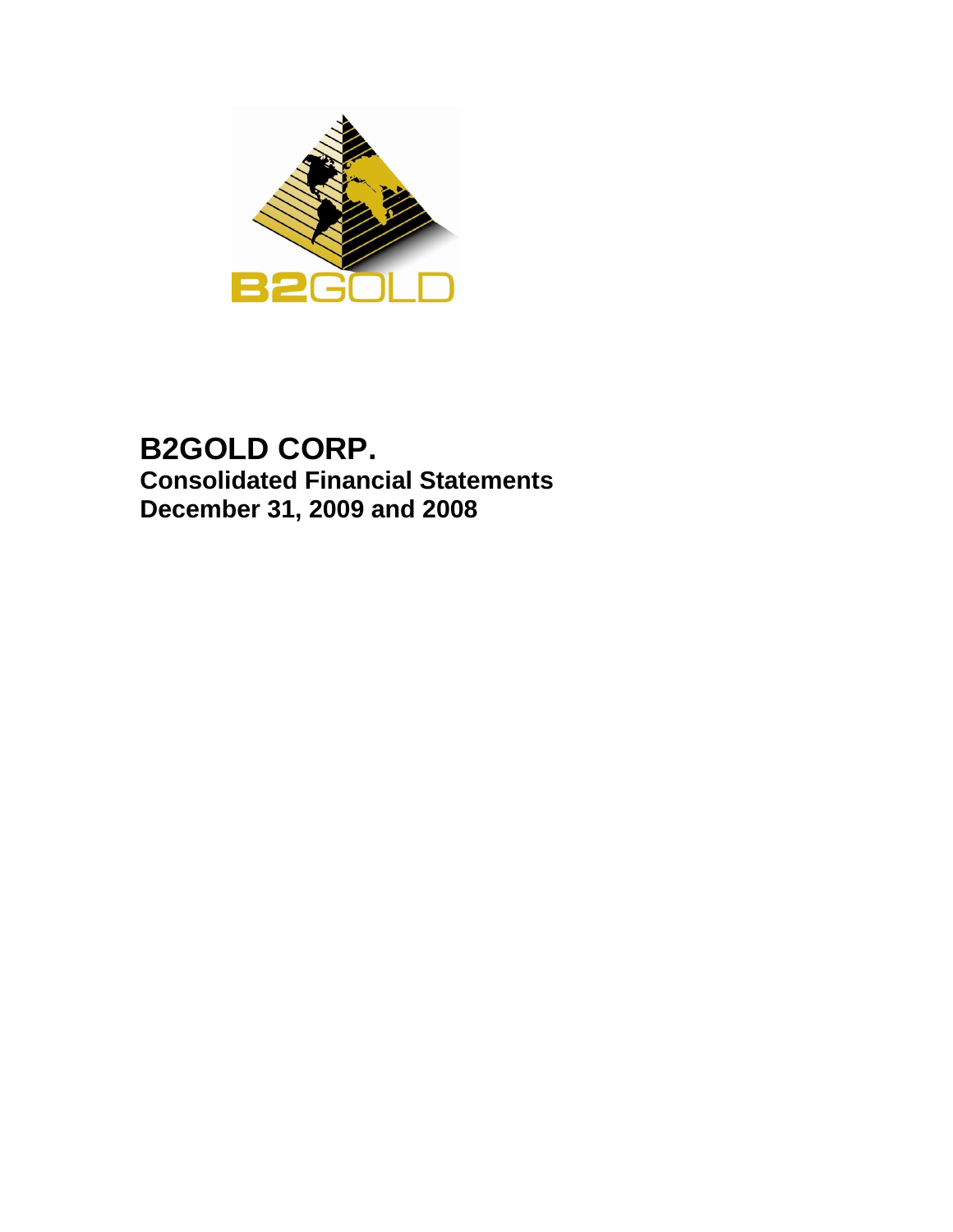

**PricewaterhouseCoopers LLP Chartered Accountants** PricewaterhouseCoopers Place 250 Howe Street, Suite 700 Vancouver, British Columbia Canada V6C 3S7 Telephone +1 604 806 7000 Facsimile +1 604 806 7806

#### **Auditors' Report**

#### **To the Shareholders of B2Gold Corp.**

We have audited the consolidated balance sheets of B2Gold Corp. as at December 31, 2009 and 2008 and the consolidated statements of loss, comprehensive loss and deficit, and cash flows for the years then ended. These consolidated financial statements are the responsibility of the Company's management. Our responsibility is to express an opinion on these consolidated financial statements based on our audits.

We conducted our audits in accordance with Canadian generally accepted auditing standards. Those standards require that we pan and perform an audit to obtain reasonable assurance whether the financial statements are free from material misstatement. An audit includes examining, on a test basis, evidence supporting the amounts and disclosures in the financial statements. An audit also includes assessing the accounting principles used and significant estimates made by management, as well as evaluating the overall financial statement presentation.

In our opinion, these consolidated financial statements present fairly, in all material respects, the financial position of the Company as at December 31, 2009 and 2008 and the results of its operations and its cash flows for the years then ended, in accordance with Canadian generally accepted accounting principles.

/s/ PricewaterhouseCoopers LLP

Chartered Accountants Vancouver, BC March 29, 2010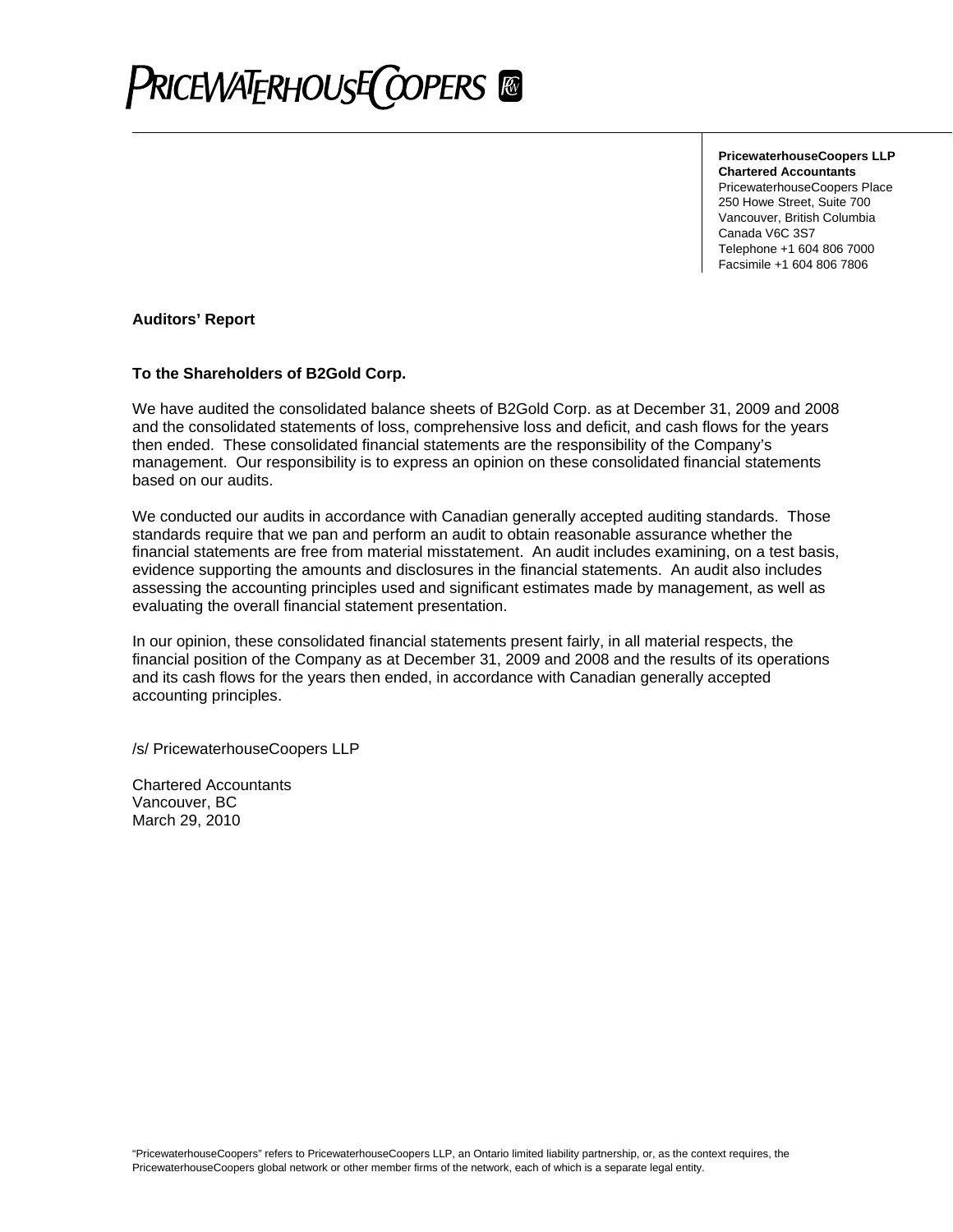# *CONSOLIDATED BALANCE SHEETS*

(Expressed in thousands of United States dollars)

|                                                                                                                                                                                                                            | As at<br>December 31,<br>2009 | As at<br>December 31,<br>2008 |
|----------------------------------------------------------------------------------------------------------------------------------------------------------------------------------------------------------------------------|-------------------------------|-------------------------------|
| <b>Assets</b>                                                                                                                                                                                                              |                               |                               |
| <b>Current</b><br>Cash and cash equivalents<br>Short-term money market investments                                                                                                                                         | \$<br>2,924<br>8,098          | \$<br>13,233<br>33,048<br>628 |
| Accounts receivable and prepaids<br>Note receivable (Note 7)<br>Inventories (Note 6)<br>Marketable securities (carried at quoted market value)                                                                             | 1,700<br>10,263<br>369        |                               |
|                                                                                                                                                                                                                            | 23,354                        | 46,909                        |
| <b>Property, plant and equipment</b> (Notes 4,5 and 7)                                                                                                                                                                     | 170,306                       | 55,330                        |
| Gramalote investment (Note 8)                                                                                                                                                                                              | 51,914                        | 49,449                        |
| Other assets (Note 9)                                                                                                                                                                                                      | 1,780                         | 535                           |
|                                                                                                                                                                                                                            | \$<br>247,354                 | \$<br>152,223                 |
| Liabilities                                                                                                                                                                                                                |                               |                               |
| <b>Current</b><br>Accounts payable and accrued liabilities<br>Current portion of asset retirement obligations (Note 11)<br>Related party loans (Notes 13 and 14)<br>Notes payable to Kinross                               | \$<br>10,051<br>658<br>1,061  | \$<br>3,013<br>2,573          |
|                                                                                                                                                                                                                            | 11,770                        | 5,586                         |
| <b>Credit Facility Ioan, net of unamortized transaction costs (Note 10)</b>                                                                                                                                                | 8,642                         |                               |
| <b>Asset retirement obligations (Note 11)</b>                                                                                                                                                                              | 13,166                        |                               |
| Future income tax liabilities (Note 15)                                                                                                                                                                                    | 11,616                        | 11,918                        |
| Other liabilities (Note 12)                                                                                                                                                                                                | 2,497                         |                               |
|                                                                                                                                                                                                                            | 47,691                        | 17,504                        |
| <b>Shareholders' Equity</b><br><b>Capital stock</b> (Note 13)<br><b>Authorized</b><br>- unlimited number of common shares, without par value<br>- unlimited number of preferred shares, without par value<br><b>Issued</b> |                               |                               |
| $-282,531,023$ common shares (December 31, 2008 - 162,783,318)                                                                                                                                                             | 233,842                       | 157,602                       |
| Value assigned to stock options and share purchase warrants (Note 13)                                                                                                                                                      | 27,800                        | 11,308                        |
| <b>Deficit</b>                                                                                                                                                                                                             | (61, 979)                     | (34, 191)                     |
|                                                                                                                                                                                                                            | 199,663                       | 134,719                       |
|                                                                                                                                                                                                                            | \$<br>247,354                 | \$<br>152,223                 |
|                                                                                                                                                                                                                            |                               |                               |

**Acquisition of Central Sun Mining Inc.** *(Note 4)*  **Commitments** *(Notes 7 and 8)*  **Contingent gain** *(Note 18)*  **Subsequent events** *(Notes 7, 10, 14 and 19)*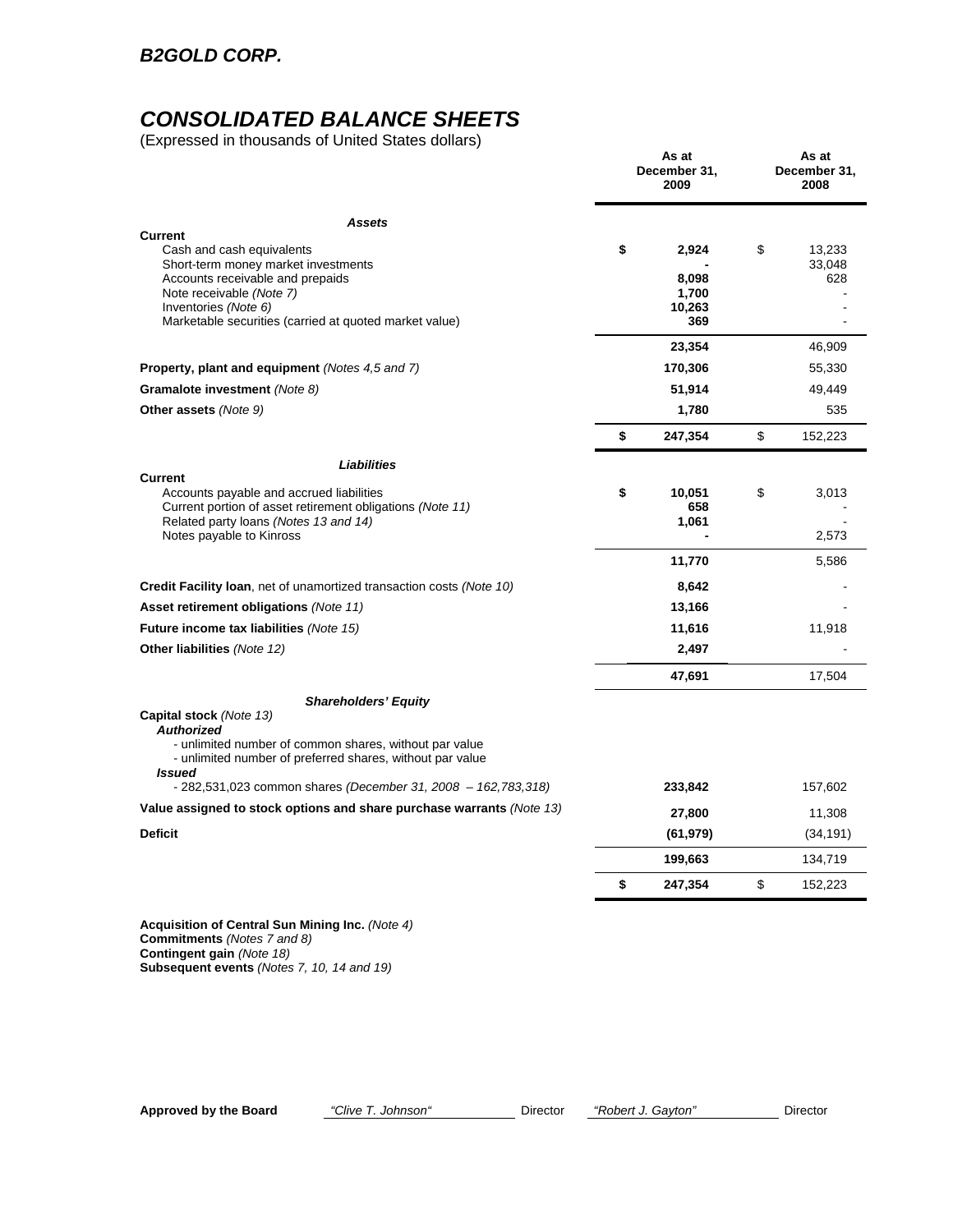# *CONSOLIDATED STATEMENTS OF LOSS, COMPREHENSIVE LOSS AND DEFICIT*

## *FOR THE YEARS ENDED DECEMBER 31*

(Expressed in thousands of United States dollars, except shares and per share amounts)

|                                                                        | 2009         | 2008          |
|------------------------------------------------------------------------|--------------|---------------|
| Gold revenue                                                           | \$<br>20,638 | \$            |
| <b>Expenses</b>                                                        |              |               |
| Operating costs                                                        | 18,221       |               |
| Royalties and production taxes                                         | 1,242        |               |
| Depreciation and depletion                                             | 2,281        |               |
| Stock-based compensation                                               | 721          |               |
| Accretion of asset retirement obligations (Note 11)                    | 895          |               |
| Other                                                                  | (527)        |               |
|                                                                        | 22,833       |               |
| <b>Mine operating loss</b>                                             | 2,195        |               |
| Other expenses (income)                                                |              |               |
| Write-off of resource property interests (Note7)                       | 18,284       | 6,446         |
| General and administrative                                             | 7,203        | 6,704         |
| Stock-based compensation                                               | 2,499        | 3,949         |
| Interest and financing costs<br>Foreign exchange loss                  | 739<br>614   | 197<br>12,674 |
| Interest income                                                        | (262)        | (2,584)       |
| Loss on derivative instrument ("Puma Option") (Note 2)                 |              | 3,046         |
| Other                                                                  | (2,702)      | (129)         |
|                                                                        | 26,375       | 30,303        |
| Loss before income taxes                                               | 28,570       | 30,303        |
| Future income tax recovery                                             | (782)        | (308)         |
| Loss and comprehensive loss for the year                               | 27,788       | 29,995        |
| Deficit, beginning of year                                             | 34,191       | 4,196         |
| Deficit, end of year                                                   | \$<br>61,979 | \$<br>34,191  |
| Basic and diluted loss per common share                                | \$<br>0.12   | \$<br>0.21    |
|                                                                        |              |               |
| Weighted average number of common shares<br>outstanding (in thousands) | 237,087      | 145,807       |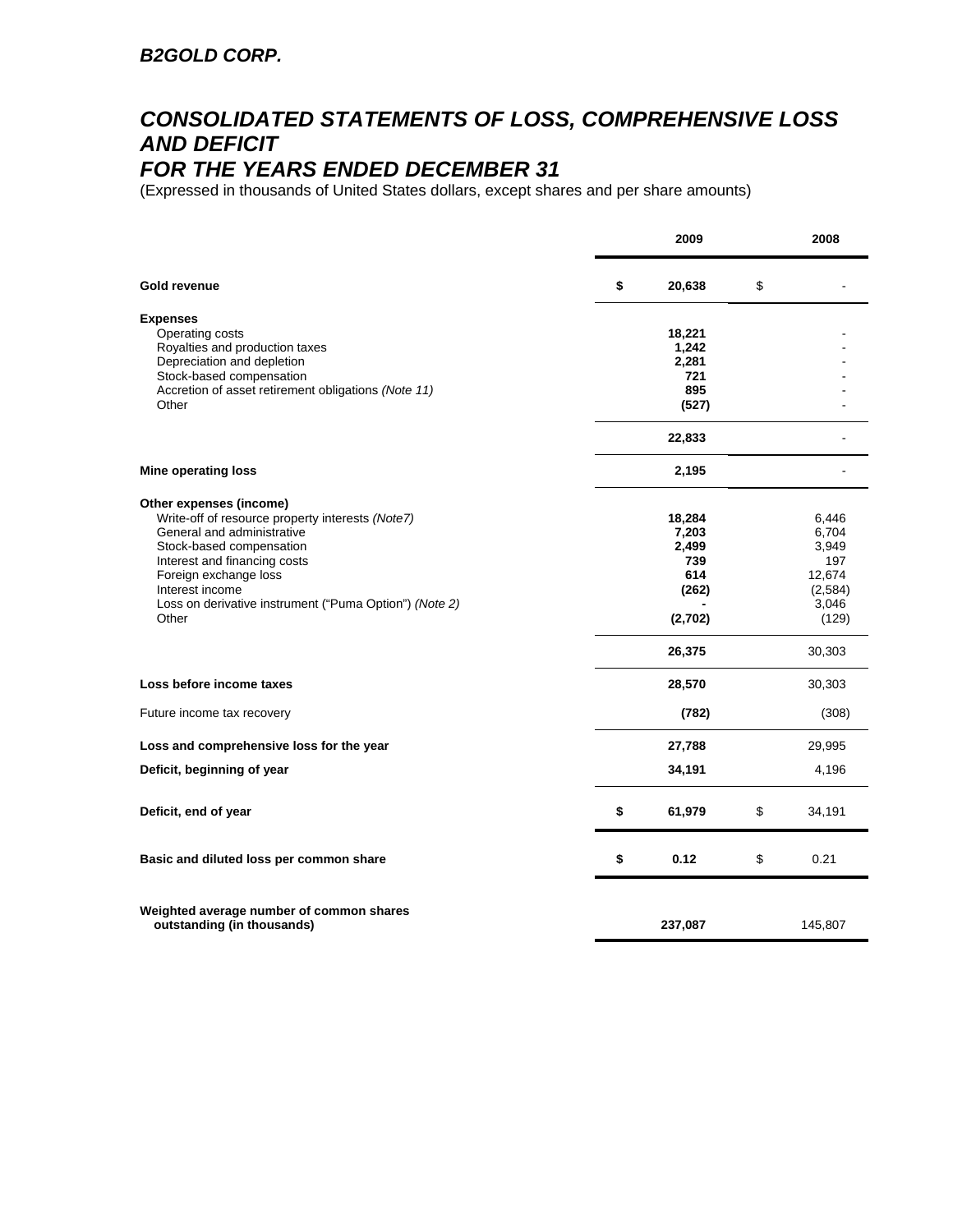## *CONSOLIDATED STATEMENTS OF CASH FLOWS FOR THE YEARS ENDED DECEMBER 31*

(Expressed in thousands of United States dollars)

|                                                                                                                                                                                                                                                                                                                                                                                                                                         | 2009                                                                                              | 2008                                                                                      |
|-----------------------------------------------------------------------------------------------------------------------------------------------------------------------------------------------------------------------------------------------------------------------------------------------------------------------------------------------------------------------------------------------------------------------------------------|---------------------------------------------------------------------------------------------------|-------------------------------------------------------------------------------------------|
| <b>Operating activities</b><br>Loss for the year<br>Asset retirement obligations settled                                                                                                                                                                                                                                                                                                                                                | \$<br>(27, 788)<br>(1,028)                                                                        | \$<br>(29, 995)                                                                           |
| Non-cash charges (credits)<br>Write-off of resource property interests<br>Stock-based compensation<br>Depreciation and depletion<br>Accretion of asset retirement obligations                                                                                                                                                                                                                                                           | 18,284<br>3,220<br>2,281<br>895                                                                   | 6,446<br>3,949                                                                            |
| Future income tax expense/ (recovery)<br>Amortization of deferred financing costs                                                                                                                                                                                                                                                                                                                                                       | (782)<br>629                                                                                      | (308)                                                                                     |
| Loss on derivative instrument ("Puma Option")<br>Other                                                                                                                                                                                                                                                                                                                                                                                  | 751                                                                                               | 3,046<br>224                                                                              |
|                                                                                                                                                                                                                                                                                                                                                                                                                                         | (3, 538)                                                                                          | (16, 638)                                                                                 |
| Changes in non-cash working capital<br>Accounts receivable and prepaids<br>Inventories                                                                                                                                                                                                                                                                                                                                                  | (4, 330)<br>(2, 457)                                                                              | 555                                                                                       |
| Accounts payable and accrued liabilities                                                                                                                                                                                                                                                                                                                                                                                                | (2, 422)                                                                                          | (504)                                                                                     |
|                                                                                                                                                                                                                                                                                                                                                                                                                                         | (12, 747)                                                                                         | (16, 587)                                                                                 |
| <b>Financing activities</b><br>Common shares issued for cash<br>Credit Facility Ioan, draw downs<br>Deferred financing costs<br>Related party loans, received (Note 14)<br>Related party loans, repayments (Note 14)                                                                                                                                                                                                                    | 25,257<br>13,500<br>(1,018)<br>2,922<br>(1,983)                                                   |                                                                                           |
|                                                                                                                                                                                                                                                                                                                                                                                                                                         | 38,678                                                                                            |                                                                                           |
| <b>Investing activities</b><br>La Libertad Mine, construction & development<br>Proceeds from short-term money market instruments<br>Central Sun Arrangement, net of cash acquired (Note 4)<br>Gramalote, exploration<br>Colombia JV arrangement, exploration<br>Repayment of notes payable to Kinross<br>Limon Mine<br>Kupol East West licenses, exploration<br>Mocoa, exploration<br>Miraflores, exploration<br>Gramalote, acquisition | (40, 487)<br>33,048<br>(15, 260)<br>(3,627)<br>(2,708)<br>(2,602)<br>(1, 937)<br>(1,711)<br>(603) | (33,048)<br>(10, 771)<br>(7, 288)<br>(2,602)<br>(3,383)<br>(3,711)<br>(1, 112)<br>(9,000) |
| Note receivable from Puma<br>Other                                                                                                                                                                                                                                                                                                                                                                                                      | (353)                                                                                             | 2,129<br>(377)                                                                            |
|                                                                                                                                                                                                                                                                                                                                                                                                                                         | (36, 240)                                                                                         | (69, 163)                                                                                 |
| Decrease in cash and cash equivalents                                                                                                                                                                                                                                                                                                                                                                                                   | (10, 309)                                                                                         | (85, 750)                                                                                 |
| Cash and cash equivalents, beginning of year                                                                                                                                                                                                                                                                                                                                                                                            | 13,233                                                                                            | 98,983                                                                                    |
| Cash and cash equivalents, end of year                                                                                                                                                                                                                                                                                                                                                                                                  | \$<br>2,924                                                                                       | \$<br>13,233                                                                              |

**Supplementary cash flow information** *(Note 14)*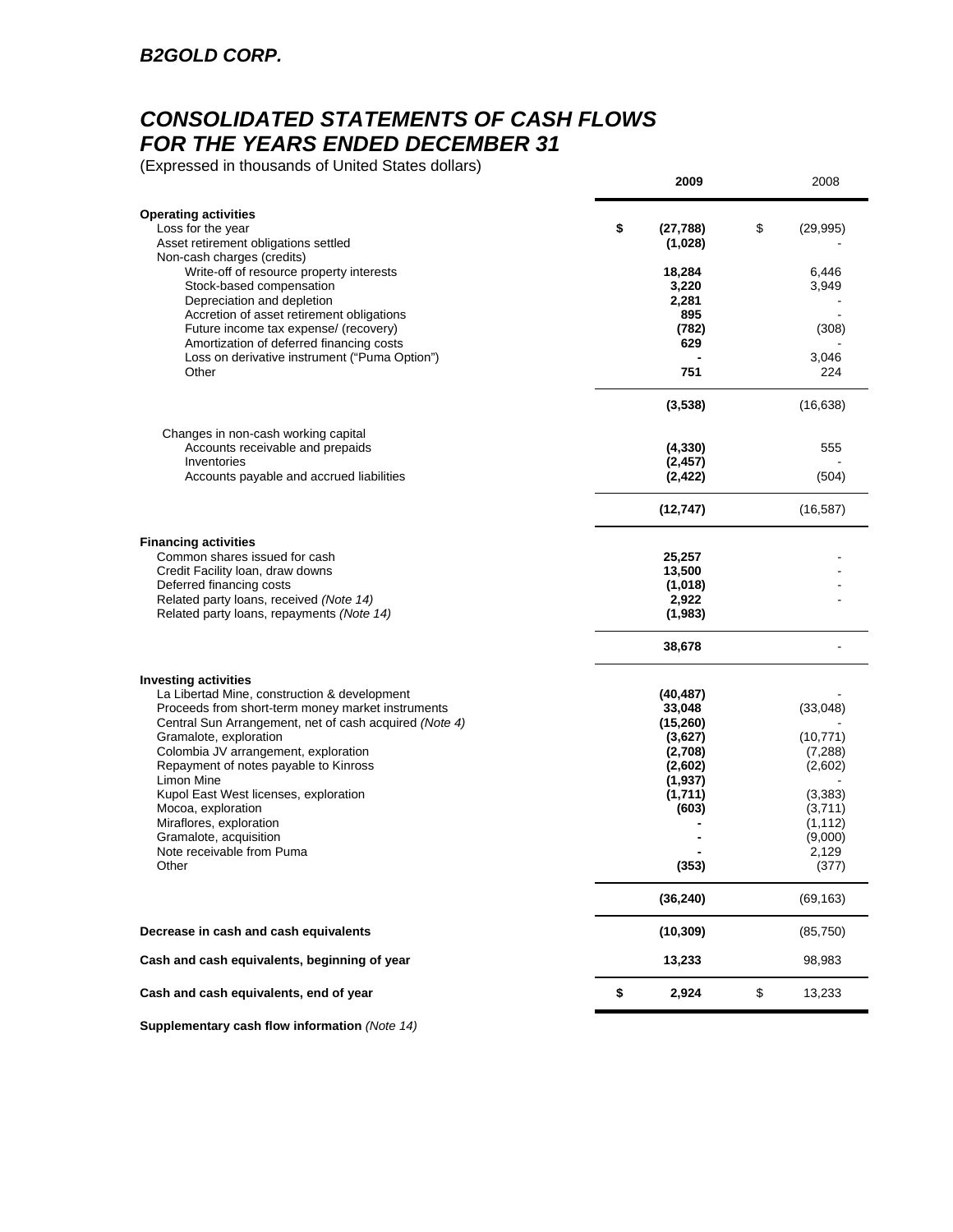*December 31, 2009 and 2008* 

**(all tabular amounts are in thousands of United States dollars unless otherwise stated)**

### *1 Nature of operations*

B2Gold Corp. ("B2Gold" or the "Company") is a Vancouver-based gold producer with mining operations in Nicaragua and a portfolio of development and exploration assets in Colombia, Nicaragua and north-eastern Russia. Currently, the Company is operating the La Libertad Mine (formerly the "Orosi Mine") and the Limon Mine in Nicaragua. The Company owns or has a material interest in the Gramalote and Mocoa properties in Colombia, the East and West Kupol licenses in Russia, and the Bellavista property in Costa Rica.

On March 26, 2009, B2Gold completed a business combination with Central Sun Mining Inc. ("Central Sun") in which B2Gold acquired all of the outstanding common shares of Central Sun *(Note 4)*. As a result of this transaction, B2Gold acquired the La Libertad Mine (100%) and the Limon Mine (95%). In addition, the Company acquired Central Sun's interests in additional mineral properties including, in Costa Rica, the 100% owned Bellavista property, and in Panama, the 60% owned Cerro Quema project.

### *2 Summary of significant accounting policies*

The Company's consolidated financial statements are prepared in accordance with accounting principles generally accepted in Canada. The United States dollar is the Company's functional currency. These consolidated financial statements are expressed in United States dollars.

Certain comparative figures for 2008 have been reclassified to conform to the 2009 financial statement presentation.

#### *Principles of consolidation*

These consolidated financial statements include the accounts of B2Gold and its subsidiaries. Intercompany balances and transactions are eliminated on consolidation.

The Company follows the recommendations in Accounting Guideline 15, "Consolidation of Variable Interest Entities ("VIE")" which establishes the application of consolidation principles to entities that are subject to control on a basis other than ownership of voting interests. The guideline requires the primary beneficiary of a VIE to consolidate the VIE. A VIE is an entity which either does not have sufficient equity at risk to finance its activities without additional subordinated financial support or where the holders of the equity at risk lack the characteristics of a controlling financial interest. The primary beneficiary is the enterprise that will absorb or receive the majority of the VIE's expected losses, expected residual returns, or both. The Company has determined that the trust arrangement under its Incentive Plan identified in Note 13 is a VIE and as the primary beneficiary is required to consolidate the VIE. On May 15, 2008, the Company concluded that its investment in Gramalote Limited ("Gramalote BVI") *(Note 8)* qualifies as a VIE. However, the Company is not the primary beneficiary and commencing May 15, 2008 uses the equity method of accounting for this investment.

#### *Use of estimates*

The preparation of these consolidated financial statements in conformity with generally accepted accounting principles in Canada requires management to make estimates and assumptions that affect the reported amounts of assets and liabilities and disclosures of contingent assets and liabilities at the date of the financial statements and the reported amounts of revenues and expenses during the reporting period. Actual results could differ from those estimates.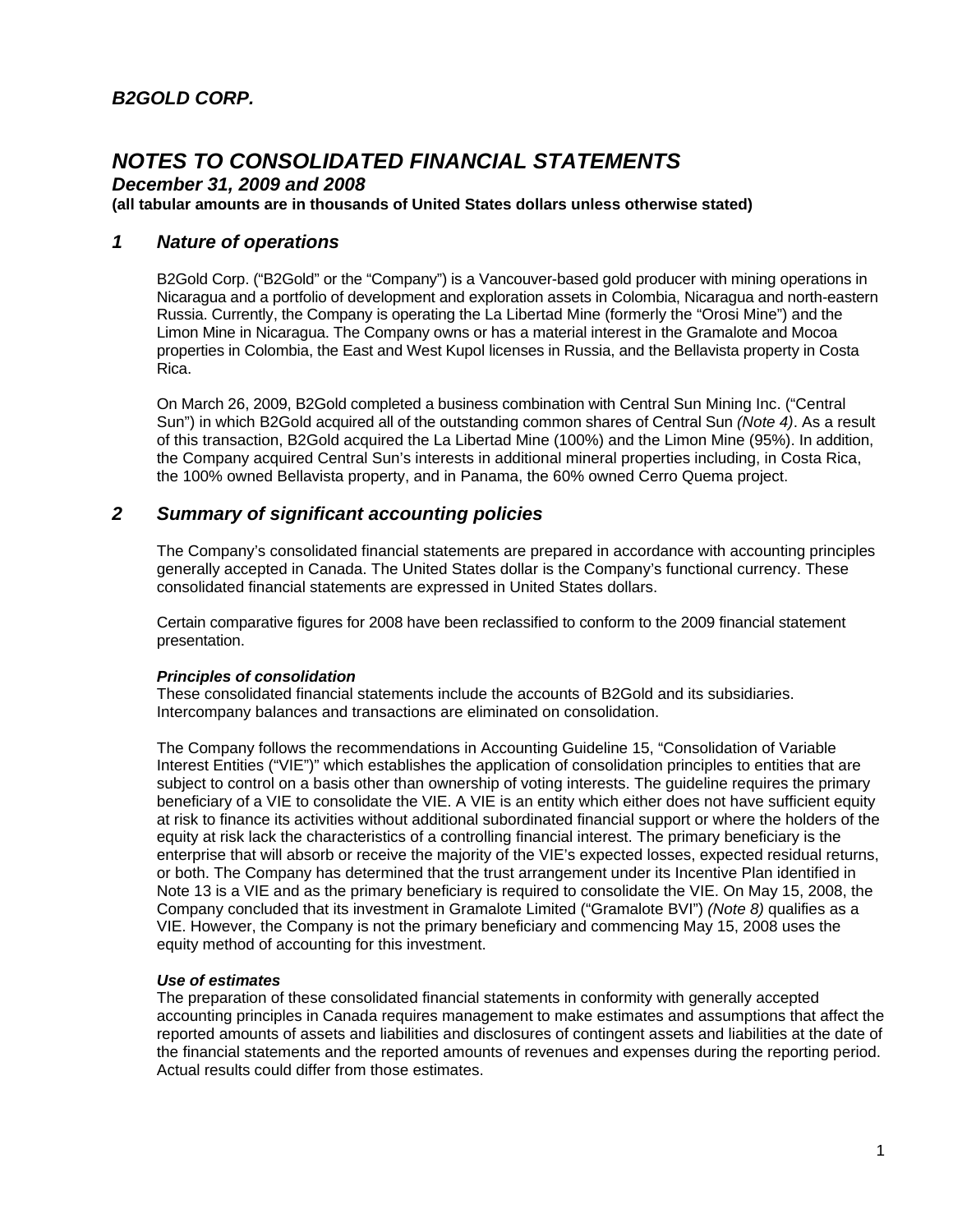### *December 31, 2009 and 2008*

#### **(all tabular amounts are in thousands of United States dollars unless otherwise stated)**

#### *Cash and cash equivalents*

Cash and cash equivalents includes cash and money market instruments expected to be capable of prompt liquidation which have an original maturity of three months or less at acquisition.

#### *Short-term money market investments*

Short-term money market investments include money market instruments with an original maturity of over three months but less than one year.

#### *Inventories*

Gold inventories are valued at the lower of average production cost or net realizable value. In-process inventories are valued at the lower of moving average cost or net realizable value. Materials and supplies inventories are valued at the lower of average cost or net realizable value.

#### *Property, plant and equipment*

Mine property, plant and equipment are recorded at cost. Repairs and maintenance expenditures are charged to operations; major improvements and replacements which extend the useful life of an asset are capitalized. Mine property, plant and machinery are amortized over the life of the mine using the unit-ofproduction ("UOP") method, based on recoverable ounces from the estimated proven and probable reserves and the measured and indicated resources. Mobile equipment is depreciated on a straight-line basis, net of residual value, over the shorter of the mine life or estimated useful life of the asset. Prior to commercial production, pre-production expenditures, net of revenue, are capitalized to plant and equipment.

Mineral acquisition, exploration and development costs are capitalized on an individual project basis until such time as the economics of an ore body are defined or the project is sold, abandoned or otherwise determined to be impaired. If production commences, these costs would be amortized using the UOP method. Unrecoverable costs for projects determined not to be commercially feasible are expensed in the year in which the determination is made or when the carrying value of the project is determined to be impaired.

#### *Impairment of long-lived assets*

The Company reviews and evaluates the recoverability of property, plant and equipment when events and circumstances suggest impairment. Where information is available and conditions suggest impairment, estimated future net cash flows are calculated using estimated future prices, proven and probable reserves, resources and operating and capital costs on an undiscounted basis. An impairment charge is recorded if the undiscounted future net cash flows are less than the carrying amount. Reductions in the carrying value, with a corresponding charge to operations, are recorded to the extent that the estimated future net cash flows on a discounted basis are less than the property interest carrying value.

Where estimates of future net cash flows are not available and where other conditions suggest impairment, management assesses whether the carrying value can be recovered. If an impairment is identified, the carrying value of the property interest is written down to its estimated fair value.

Although the Company has taken steps to verify title to mineral properties in which it has an interest, according to industry standards for the current stage of exploration of such properties, these procedures do not guarantee the Company's title. Such properties may be subject to prior undetected agreements or transfers and title may be affected by such defects.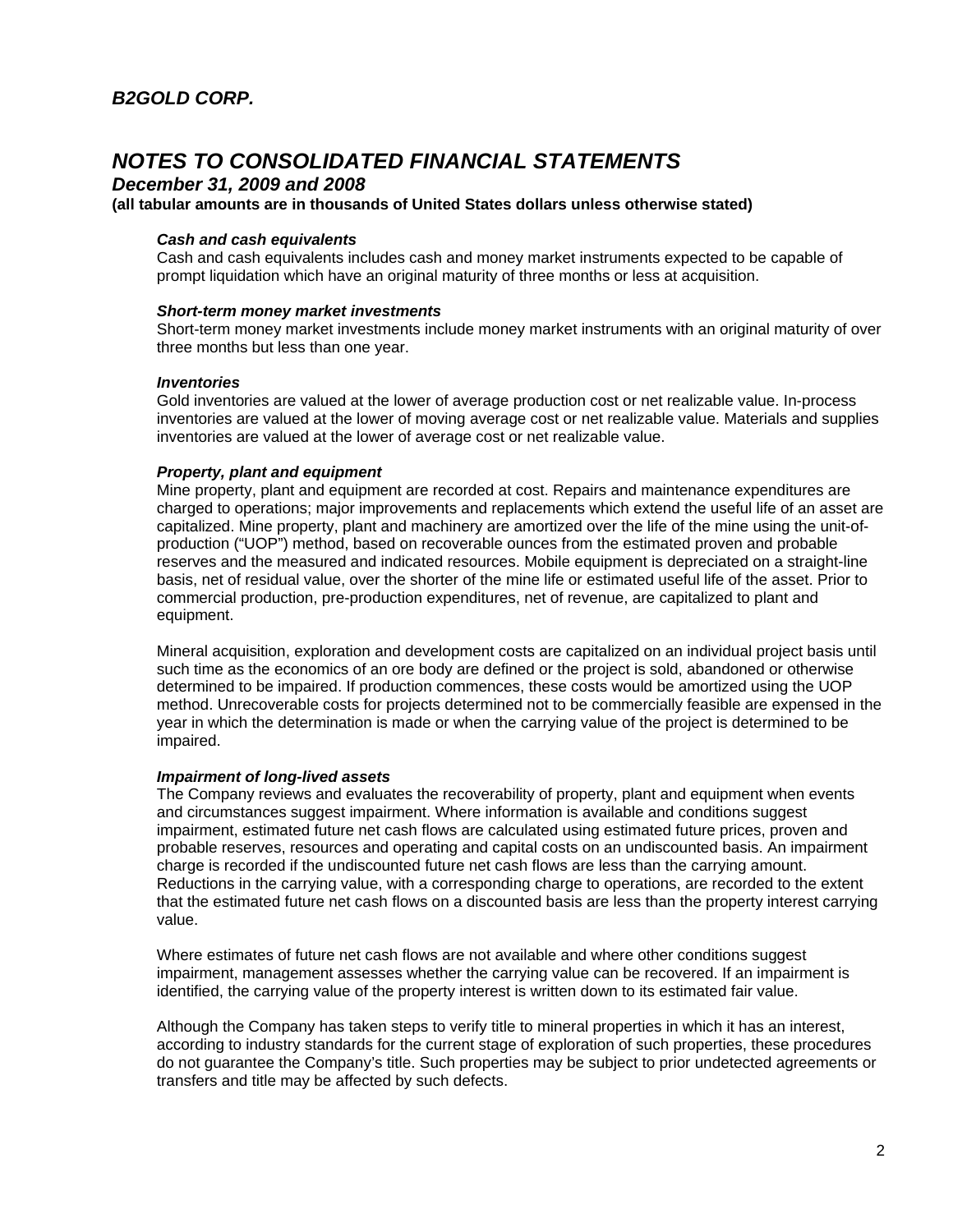*December 31, 2009 and 2008* 

**(all tabular amounts are in thousands of United States dollars unless otherwise stated)**

#### *Investments*

Investments classified as available-for-sale are reported at fair market value (or marked to market) based on quoted market prices with unrealized gains or losses excluded from earnings and reported as other comprehensive income or loss. Equity investments classified as available-for-sale that do not have a quoted market price in an active market are measured at cost. Investments in companies over which the Company can exercise significant influence are accounted for using the equity method. The Company periodically reviews the carrying value of its investments. When a decline in the value of an investment is considered to be other-than-temporary, the investment is written down to net realizable value with a charge to operations.

### *Foreign exchange translation*

The functional currency of B2Gold Corp., the parent entity, is United States dollars. The Company's foreign subsidiaries are integrated operations and financial statements stated in foreign currencies are translated using the temporal method. Currency transactions and balances are translated into the reporting currency as follows:

- Monetary items are translated at the rates prevailing at the balance sheet date;
- Non-monetary items are translated at historical rates;
- Revenues and expenses are translated at the average rates in effect during applicable accounting periods except depreciation and amortization which are translated at historical rates; and
- Exchange gains and losses on foreign currency translation are included in operations for the period.

#### *Future income taxes*

The Company uses the liability method of accounting for future income taxes. Under this method of tax allocation, future income tax assets and liabilities are recognized for temporary differences between the tax and accounting bases of assets and liabilities as well as for the benefit of losses available to be carried forward to future years for tax purposes. Future income tax assets and liabilities are measured using enacted or substantively enacted tax rates expected to apply when the asset is realized or the liability is settled. The amount of future income tax assets recognized is limited to the amount that is more likely than not to be realized. The effect on future tax assets and liabilities of a change in tax rates is recognized in earnings in the period in which the change is substantively enacted.

#### *Asset retirement obligations*

Future obligations to retire an asset including site closure, dismantling, remediation and ongoing treatment and monitoring are recorded as a liability at fair value at the time incurred. The fair value determination is based on estimated future cash flows, the current credit-adjusted risk-free discount rate, and an estimated inflation factor. The value of asset retirement obligations is evaluated on an annual basis or as new information becomes available on the expected amounts and timing of cash flows required to discharge the liability. The fair value of the liability is added to the carrying amount of the associated asset, and this additional carrying amount is depreciated over the life of the asset. An accretion cost, representing the increase over time in the present value of the liability, is recorded each period in accretion expense. As reclamation work is performed or liabilities are otherwise settled, the recorded amount of the liability is reduced.

#### *Loss per share*

Basic per share amounts are calculated using the weighted average number of common shares outstanding during the period. Diluted per share amounts are calculated using the treasury-stock method,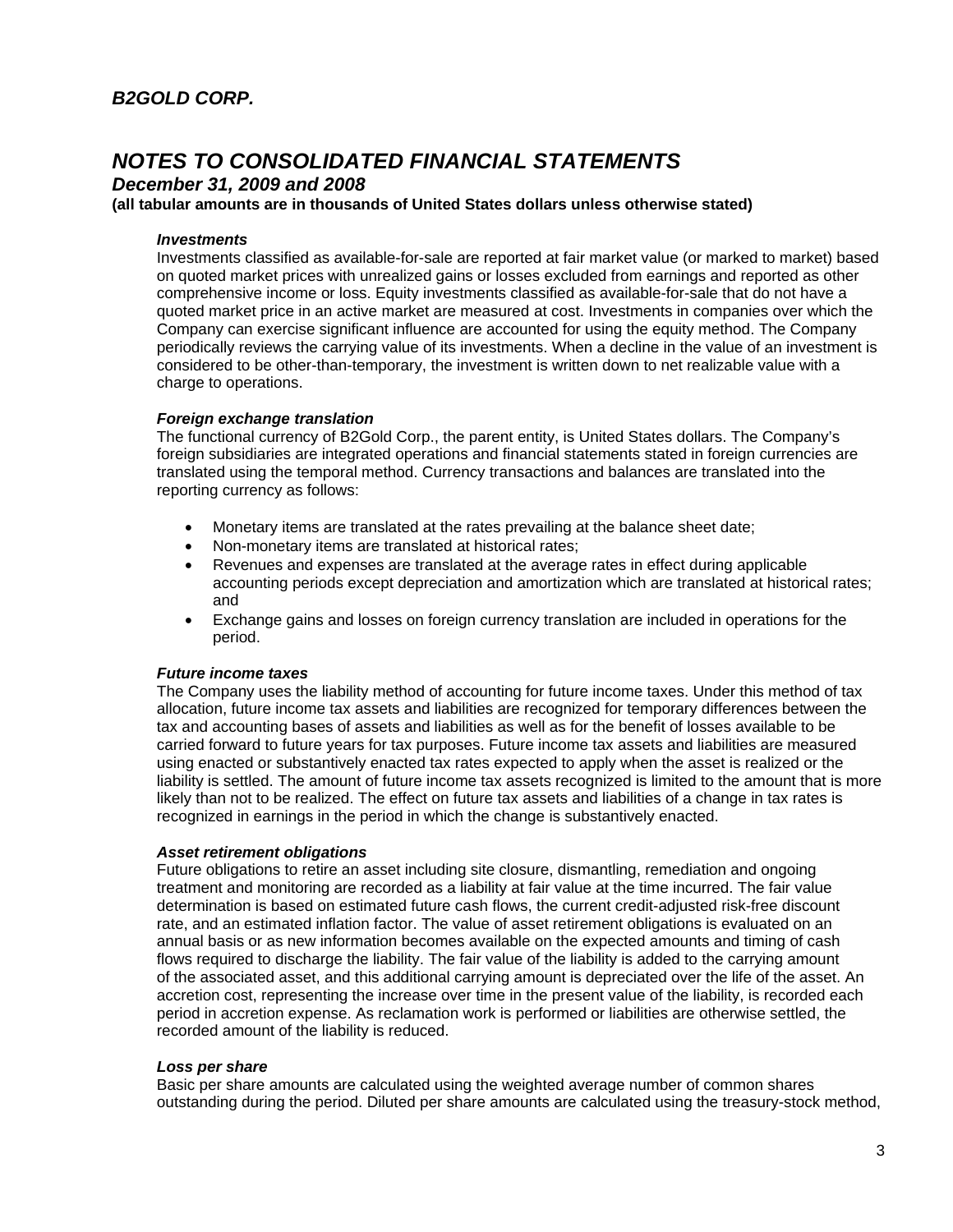*December 31, 2009 and 2008* 

#### **(all tabular amounts are in thousands of United States dollars unless otherwise stated)**

which assumes that any proceeds from the exercise of options and warrants would be used to purchase common shares at the average market price during the period. The weighted average number of common shares outstanding is adjusted for the net increase in the number of common shares issued upon exercise of the options and warrants. Stock options and warrants are included in the calculation of diluted per share amounts only to the extent that the average market price of the common shares during the period exceeds the exercise price of the options or warrants. When the Company has incurred a loss, the potential shares to be issued from the assumed exercise of options and warrants are not included in the computation of diluted per share amounts since the result would be anti-dilutive.

#### *Stock-based compensation*

All stock option based awards made to directors, employees and consultants are recognized in these consolidated financial statements and measured using a fair value based method. Consideration received on the exercise of stock options is recorded as share capital. The related contributed surplus originally recognized when the options were earned, is transferred to share capital.

### *Financial instruments*

Financial instruments are measured at fair value on initial recognition of the instrument. Measurement in subsequent periods depends on whether the financial instrument has been classified as "held-for-trading", "available for sale", "held-to-maturity", "loans and receivables", or "other financial liabilities" as defined by the Canadian Institute of Chartered Accountants ("CICA") 3855, "Financial Instruments – Recognition and Measurement".

Financial assets and financial liabilities designated as "held-for-trading" are measured at fair value with changes in those fair values recognized in net earnings/ loss. Financial assets designated as "availablefor-sale" are measured at fair value, with changes in those fair values recognized in other "comprehensive income" until it is appropriate to recognize them in net earnings/ loss. Financial assets designated as "held-to-maturity", "loans and receivables" and "other financial liabilities" are measured at amortized cost using the effective interest method of amortization. Derivative financial instruments that do not qualify as hedges or are not designated as hedges are classified as "held-for-trading" and are measured at fair value with changes in those fair values recognized in net earnings/ loss.

Cash and cash equivalents, short-term money market investments and marketable securities are designated as "held-for-trading" and are measured at fair value. Accounts receivable and the note receivable are designated as "loans and receivables". Accounts payable and accrued liabilities and the Credit Facility loan are designated as "other financial liabilities".

In the first quarter of 2008, the Company recorded a derivate loss of \$3 million from the write-off of its "Puma Option", as it elected not to exercise its option to purchase all or any part of the 17,935,310 common shares of Consolidated Puma Minerals Corp. ("Puma") held by Kinross Gold Corporation ("Kinross").

#### *Revenue recognition*

Revenue is recorded at estimated net realizable value when the sales price is fixed, title has passed to the customer, and collectability is reasonably assured. Silver revenues are recorded as a cost recovery credit.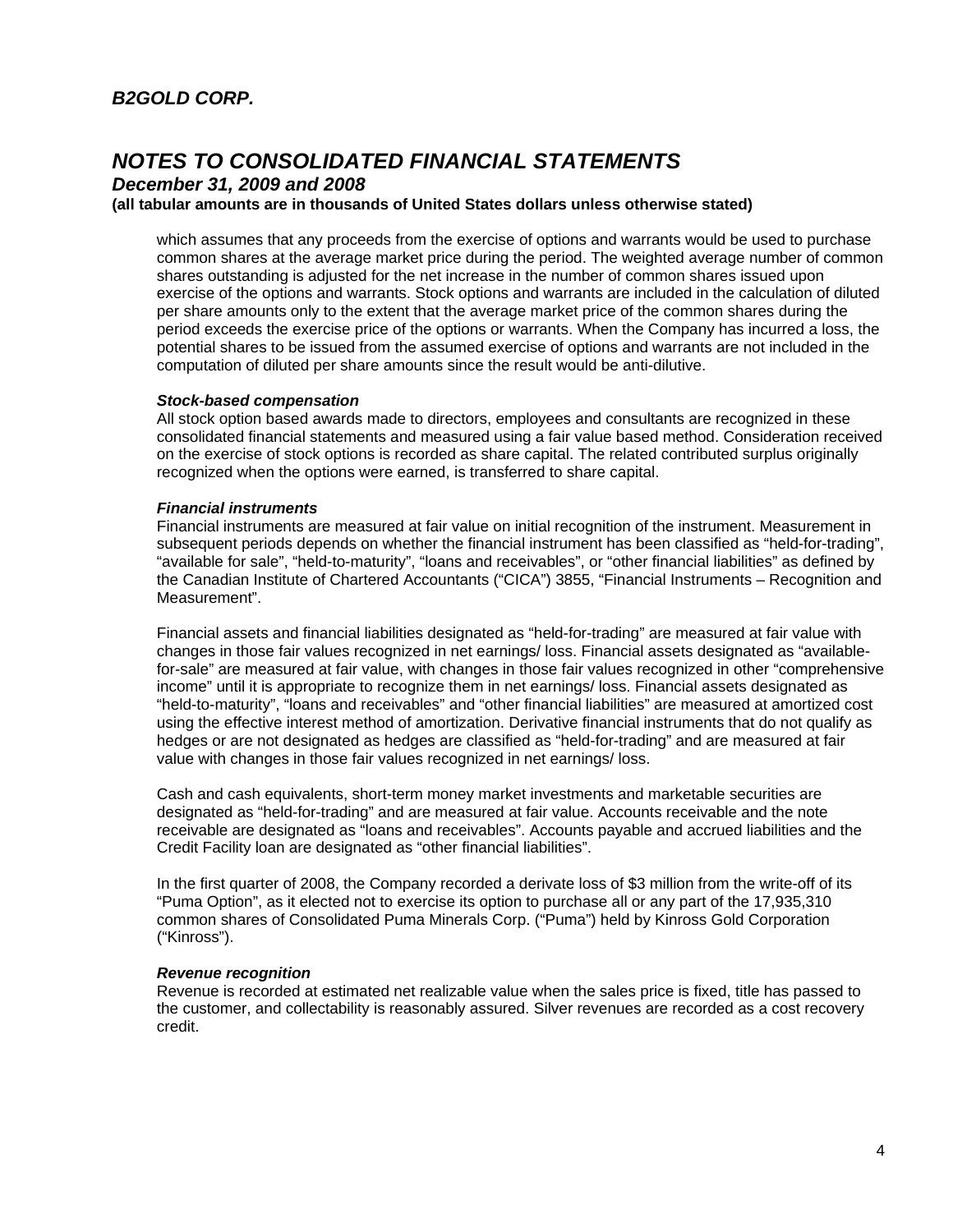*December 31, 2009 and 2008* 

#### **(all tabular amounts are in thousands of United States dollars unless otherwise stated)**

### *3 Recent accounting pronouncements*

#### *New accounting policies effective January 1, 2009*

*Financial Instruments – Disclosures (Section 3862)* 

In May 2009, the CICA amended section 3862 which requires additional disclosure of fair value measurements using a fair value hierarchy that reflects the significance of the inputs used in making the measurements. Level 1 inputs are quoted prices in active markets for identical assets or liabilities. Level 2 inputs are quoted prices in markets that are not active, quoted prices for similar assets or liabilities in active markets, inputs other than quoted prices that are observable for the asset or liability, or inputs that are derived principally from or corroborated by observable market date or other means. Level 3 inputs are unobservable (supported by little or no market activity). The fair value hierarchy gives the highest priority to Level 1 inputs and the lowest priority to Level 3 inputs *(Note 16).*

The adoption of the following new accounting policies on January 1, 2009 has had no impact on the Company's consolidated financial statements.

#### *Goodwill and Intangible Assets (Section 3064)*

This section was issued in February 2008 and replaced CICA 3062, "Goodwill and Other Intangible Assets," and Section 3450, "Research and Development Costs". This new standard provides guidance on the recognition, measurement, presentation and disclosure of goodwill and intangible assets. Concurrent with the adoption of this standard, CICA Emerging Issues Committee ("EIC") Abstract 27, "Revenues and Expenditures in the Pre-operating Period", was withdrawn.

#### *Credit Risk and Fair Value of Financial Assets and Liabilities (EIC 173)*

In January 2009, the CICA issued EIC Abstract 173, "Credit Risk and the Fair Value of Financial Assets and Financial Liabilities." The EIC provides guidance on evaluating credit risk of an entity and counterparty when determining the fair value of financial assets and financial liabilities, including derivative instruments.

#### *Mining Exploration Costs (EIC 174)*

In March 2009, the CICA issued EIC-174, "Mining Exploration Costs." The EIC provides guidance on the accounting and the impairment review of exploration costs. This standard is effective for the fiscal year beginning January 1, 2009.

#### *Future accounting policy*

*Business Combinations (Section 1582), Consolidations (Section 1601) and Non-controlling Interests (Section 1602)* 

These sections were issued in January 2009 and are harmonized with International Financial<br>Reporting Standards. Section 1582 specifies a number of changes, including: an expanded definition of a business combination, a requirement to measure all business acquisitions at fair value, a requirement to measure non-controlling interests at fair value, and a requirement to recognize acquisition-related costs as expenses. Section 1601 establishes the standards for preparing consolidated financial statements. Section 1602 specifies that non-controlling interests be treated as a separate component of equity, not as a liability or other item outside of equity. These new standards are effective for 2011.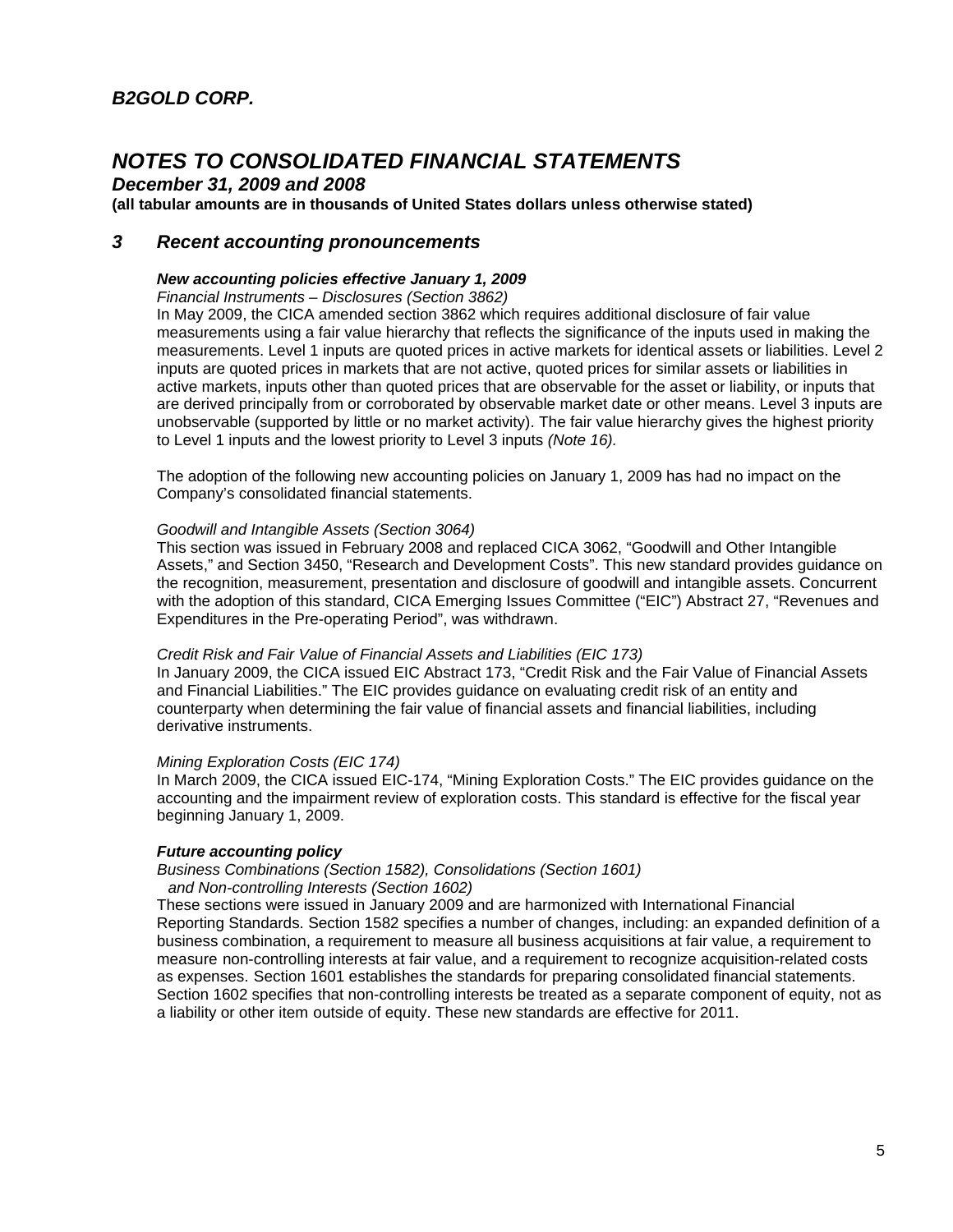*December 31, 2009 and 2008* 

**(all tabular amounts are in thousands of United States dollars unless otherwise stated)**

### *4 Acquisition of Central Sun Mining Inc.*

On January 30, 2009, the Company entered into an agreement with Central Sun to effect the acquisition of Central Sun pursuant to a plan of arrangement (the "Arrangement"). On March 26, 2009 ("Acquisition Date"), the Company completed the Arrangement and acquired 100% of the outstanding shares of Central Sun. The purchase has been accounted for as a business acquisition, with B2Gold as the acquirer and Central Sun as the acquiree. The results of operations of Central Sun have been consolidated with those of B2Gold commencing on the Acquisition Date. The primary assets acquired are Central Sun's interests in the Limon Mine (95%) and the La Libertad Mine (100%) both located in Nicaragua.

Pursuant to the Arrangement, all of the issued and outstanding common shares of Central Sun were exchanged for common shares of the Company on the basis of a ratio of 1.28 common shares of the Company for each common share of Central Sun. In addition, outstanding stock options to purchase common shares of Central Sun were exchanged for replacement options to purchase an equivalent number of common shares of the Company based on the same exchange ratio and outstanding share purchase warrants of Central Sun were amended to entitle holders to acquire common shares of the Company based on the exchange ratio. All outstanding Central Sun stock options vested upon change of control.

In connection with the Arrangement, the parties entered into a loan agreement on February 6, 2009 providing for a loan by the Company to Central Sun of up to Cdn.\$10 million to finance the payment by Central Sun of certain debt obligations and to fund re-commencement of capital improvements to Central Sun's La Libertad Mine. On March 6, 2009, the Company and Central Sun agreed to an amendment of the loan agreement providing for the advancement by the Company of an additional \$8 million to finance the repayment by Central Sun of an existing \$8 million debt obligation. The financing provided by the Company to Central Sun totalling \$15.9 million has been included in the total purchase price of Central Sun's assets.

Total consideration paid of \$74.8 million included the above mentioned \$15.9 million financing, the fair value of 80,638,705 B2Gold shares issued at \$0.63 per share (based on the weighted average price of B2Gold shares calculated two days before, the day of, and two days subsequent to the agreement date of January 30, 2009), and 7,988,789 B2Gold replacement options and 18,061,648 share purchase warrants with a fair value of \$2.8 million and \$4.6 million, respectively, plus B2Gold transaction costs of \$0.7 million. The options and share purchase warrants have been valued using the Black-Scholes option pricing model based on a risk-free annual interest rate of approximately 3%, an expected volatility of 86%, an expected average life of 3.62 years for the options and 1.64 years for the warrants and a dividend yield of nil.

The purchase price was calculated as follows:

| Common shares issued (80,638,705 B2Gold common shares) | 50.802 |
|--------------------------------------------------------|--------|
| Cash advanced to Central Sun under loan agreements     | 15.928 |
| Fair value of options and warrants issued              | 7.353  |
| <b>Transaction costs</b>                               | 741    |
| Total purchase price                                   | 74.824 |

**\$**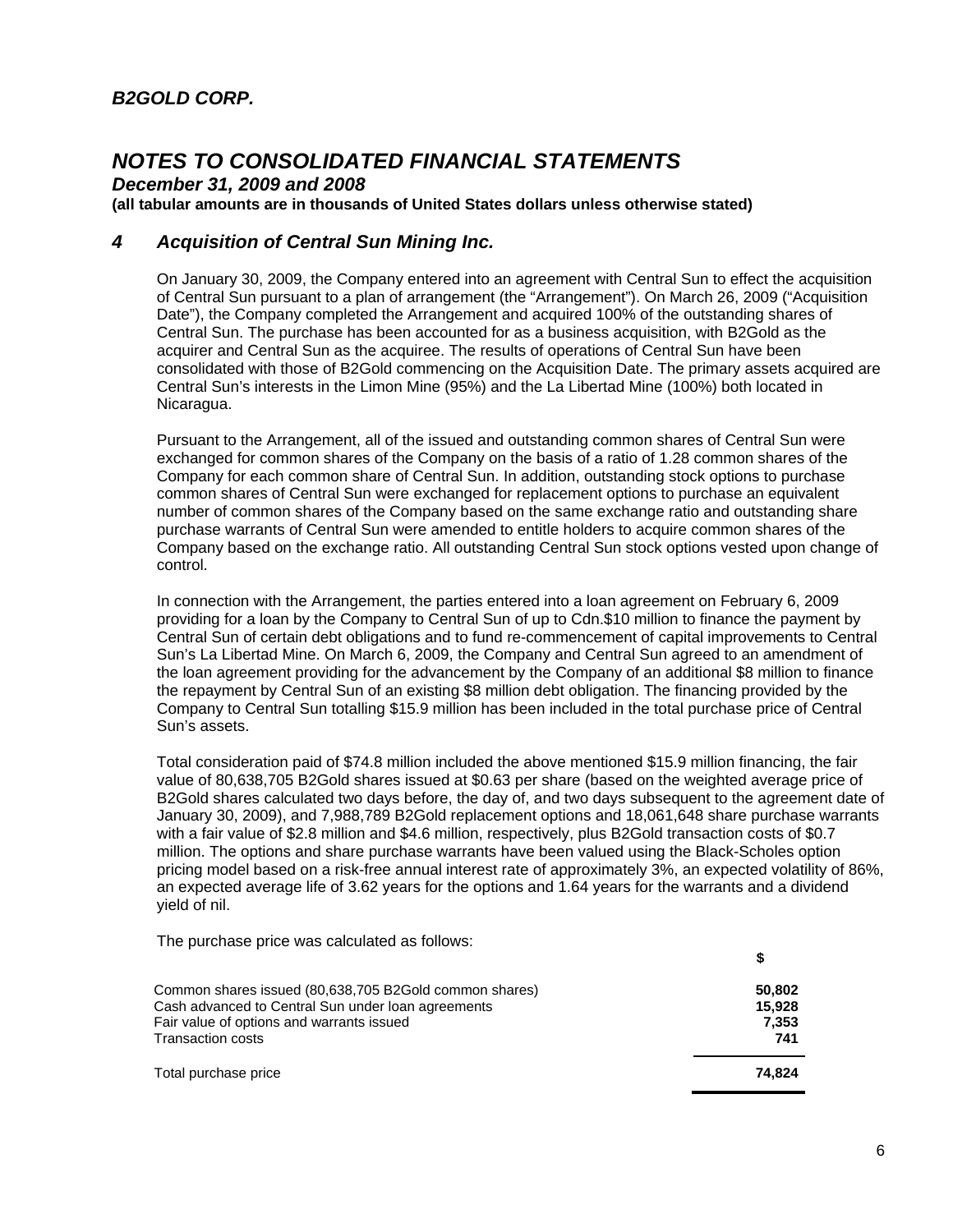*December 31, 2009 and 2008* 

### **(all tabular amounts are in thousands of United States dollars unless otherwise stated)**

The following table sets forth the allocation of the purchase price to the fair value of the assets and liabilities acquired.

|                                                         | \$        |
|---------------------------------------------------------|-----------|
| Preliminary purchase price allocation:                  |           |
| Cash and cash equivalents                               | 1,409     |
| Accounts receivable                                     | 1,303     |
| Product inventory                                       | 1,365     |
| Supplies inventory                                      | 6,440     |
| Prepaids                                                | 1,839     |
| Marketable securities                                   | 101       |
| Other long-term assets                                  | 372       |
| Property, plant and equipment:                          |           |
| La Libertad Mine                                        | 58,204    |
| Limon Mine                                              | 26,504    |
| Cerro Quema property                                    | 5,963     |
| Bellavista property                                     | 2,225     |
| Accounts payable and accrued liabilities                | (13, 271) |
| Asset retirement obligations, including current portion | (12, 334) |
| Other long-term liabilities                             | (1,879)   |
| Non-controlling interest                                | (3, 417)  |
|                                                         | 74,824    |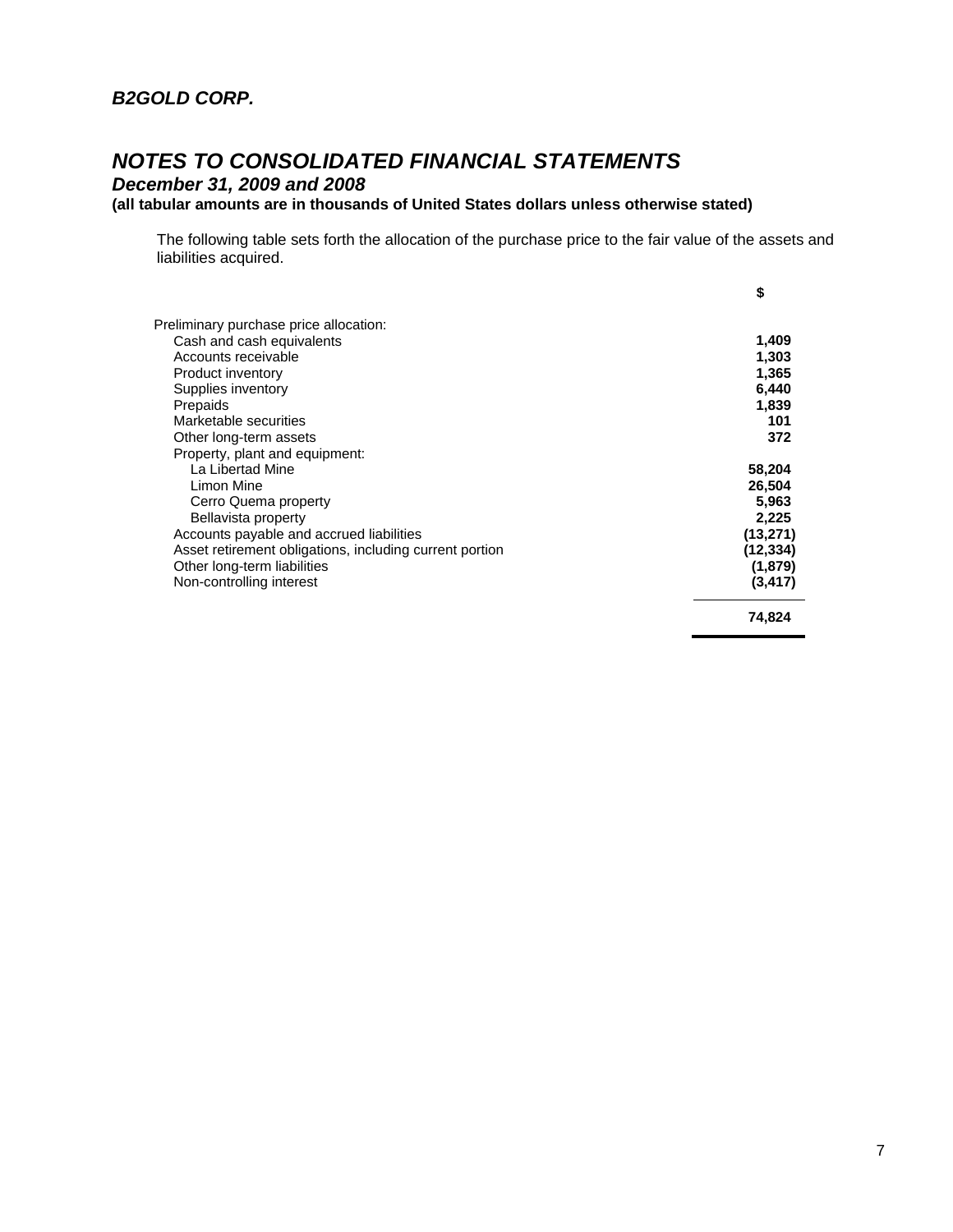*December 31, 2009 and 2008* 

**(all tabular amounts are in thousands of United States dollars unless otherwise stated)**

### *5 B2Gold/ AngloGold transaction*

On February 13, 2008, the Company entered into a binding memorandum of agreement with AngloGold Ashanti Limited ("AngloGold"), pursuant to which the parties agreed to terminate AngloGold's right to acquire 20% of the voting shares of Andean Avasca Resources Inc. ("AARI") (a wholly-owned subsidiary of B2Gold), terminate the Company's obligation with respect to listing AARI's shares on a stock exchange and amend certain Colombian joint venture arrangements to which subsidiaries of the Company and AngloGold are parties and agreed to terms for the Company to acquire additional interests in mineral properties in Colombia. AARI indirectly has the right to earn interests in a number of properties in Colombia, including the Quebradona property, pursuant to the terms of a joint venture agreement with AngloGold.

On May 15, 2008, the Company entered into the Agreement to Amend the Relationship, Farm-Out and Joint Venture Agreement and regarding Gramalote Limited and Other Matters ("Amending Agreement") to implement the transactions contemplated under the memorandum of agreement, such that:

- AngloGold's rights to acquire 20% of the voting securities of AARI and the Company's obligation to list those shares on a stock exchange were terminated and, in consideration of the termination of these rights and in consideration of the other rights and the transfer to the Company of certain mineral prospects in Colombia, the Company issued to AngloGold units comprised of an aggregate of 25,000,000 common shares of B2Gold and 21,400,000 share purchase warrants ("AngloGold warrants"). The AngloGold warrants, which are exercisable until May 15, 2011, consist of 11,000,000 warrants exercisable at a price of Cdn.\$3.34 per share and 10,400,000 warrants exercisable at a price of Cdn.\$4.25 per share. The fair value of the AngloGold warrants was calculated to be approximately \$3.66 million using the Black-Scholes option pricing model based on a risk-free annual interest rate of approximately 4%, an expected life of three years, an expected volatility of 55% and a dividend yield of nil.
- AngloGold transferred to the Company all of its rights and interests in the Miraflores property such that the Company had an option to earn a 100% interest in the Miraflores property in Colombia. The carrying value of the Miraflores property was fully written off in 2008 *(Note 7)*.
- AngloGold transferred to the Company its 100% interest (subject to AngloGold retaining a 1% royalty) in the Mocoa property, a copper/molybdenum deposit located in the south of Colombia.
- AngloGold transferred to the Company a 2% interest in Gramalote BVI *(Note 8)* and assigned to the Company other rights relating to Gramalote BVI, including AngloGold's right to acquire an additional 24% interest, so that the Company now holds a 51% interest in the Gramalote BVI (with AngloGold retaining 49%) and the Company has taken over management of exploration of the Gramalote property; in order to retain the 2% share interest, the Company will be responsible for expenditures until completion of a feasibility study of the project by July 2010. In the event that a feasibility study on the Gramalote property is not completed prior to June 30, 2010, the ownership percentages will be adjusted such that AngloGold and the Company will have a 51% and 49% interest, respectively, in the Gramalote property.

The Company has decided not to proceed with, or complete, a feasibility study on the Gramalote property by June 30, 2010 *(Note 8)*.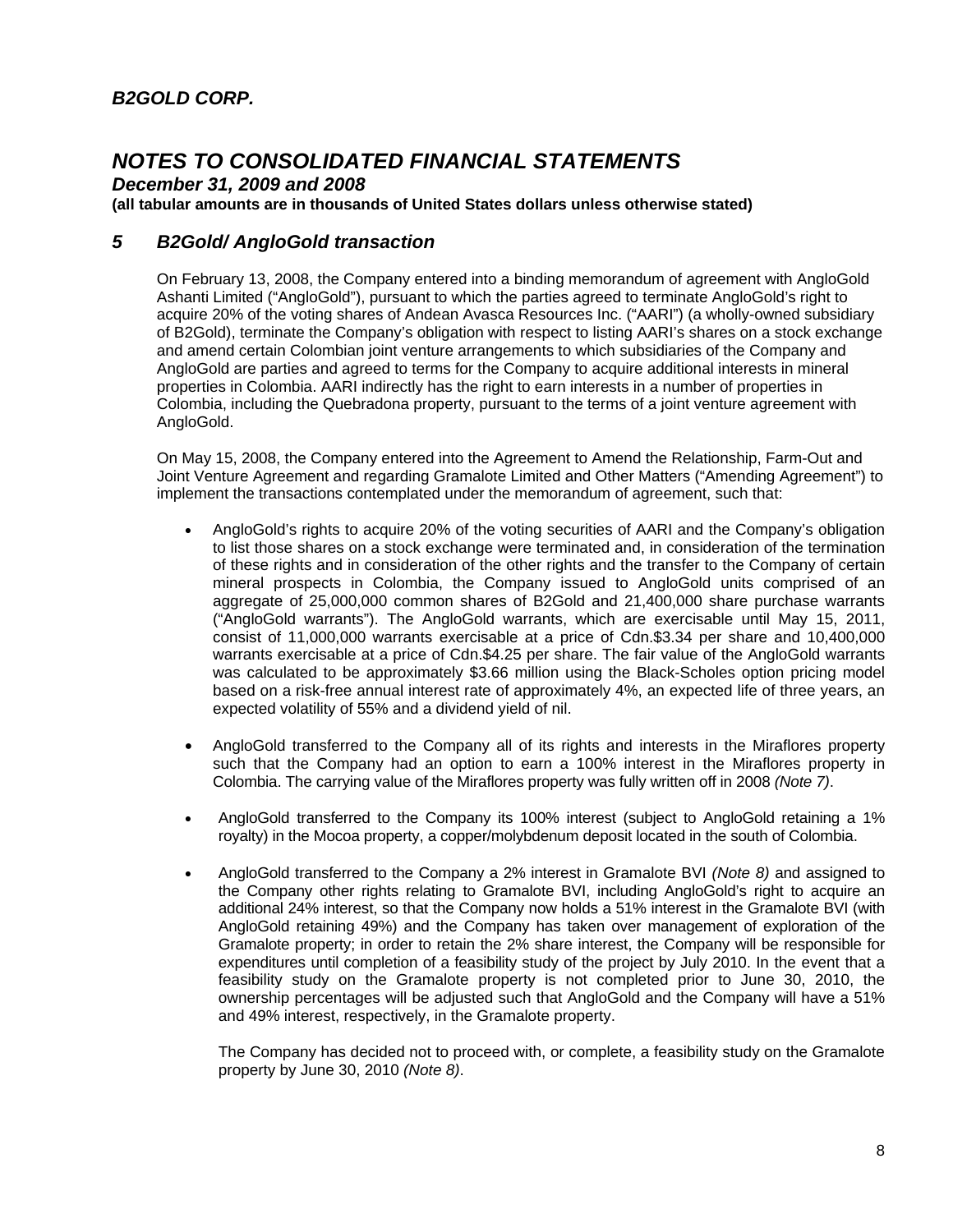*December 31, 2009 and 2008* 

### **(all tabular amounts are in thousands of United States dollars unless otherwise stated)**

- AngloGold transferred to Gramalote BVI its interests in additional Gramalote Trend Properties.
- The Company granted to AngloGold registration rights to qualify a resale of its securities by prospectus and a pre-emptive right to subscribe for securities issued by the Company on the same basis as such issues are made, other than issues made to acquire properties or under employee incentive plans, in order for AngloGold to maintain its percentage ownership of common shares of the Company. This pre-emptive right will continue for the lesser of a period of three years or until AngloGold owns less than 10% of the outstanding common shares of the Company.

For the purposes of these consolidated financial statements, the purchase consideration has been allocated to the fair value of the assets acquired from AngloGold as follows:

|                                                              | \$        |
|--------------------------------------------------------------|-----------|
| Purchase price:                                              |           |
| 25,000,000 common shares of B2Gold                           | 33,750    |
| 21,400,000 AngloGold warrants                                | 3,661     |
| <b>Transaction costs</b>                                     | 430       |
| Total purchase price                                         | 37,841    |
| Fair value of assets/ (liabilities) acquired:                |           |
| Mocoa                                                        | 27,163    |
| Quebradona                                                   | 4,915     |
| <b>Miraflores</b>                                            | 1,941     |
| Colombia property interests (under the Colombia JV Agreement |           |
| with AngloGold)                                              | 2,458     |
| Gramalote investment (Note 8)                                | 12,109    |
| Future income tax liabilities                                | (10, 745) |
| Total fair value of net assets acquired on May 15, 2008      | 37,841    |

### *6 Inventories*

|                                              | 2009<br>\$  | 2008<br>\$ |
|----------------------------------------------|-------------|------------|
| Gold and silver bullion                      | 203         |            |
| In-process inventory<br>Stock-pile inventory | 1,781<br>68 |            |
| Materials and supplies                       | 8,211       |            |
|                                              | 10,263      |            |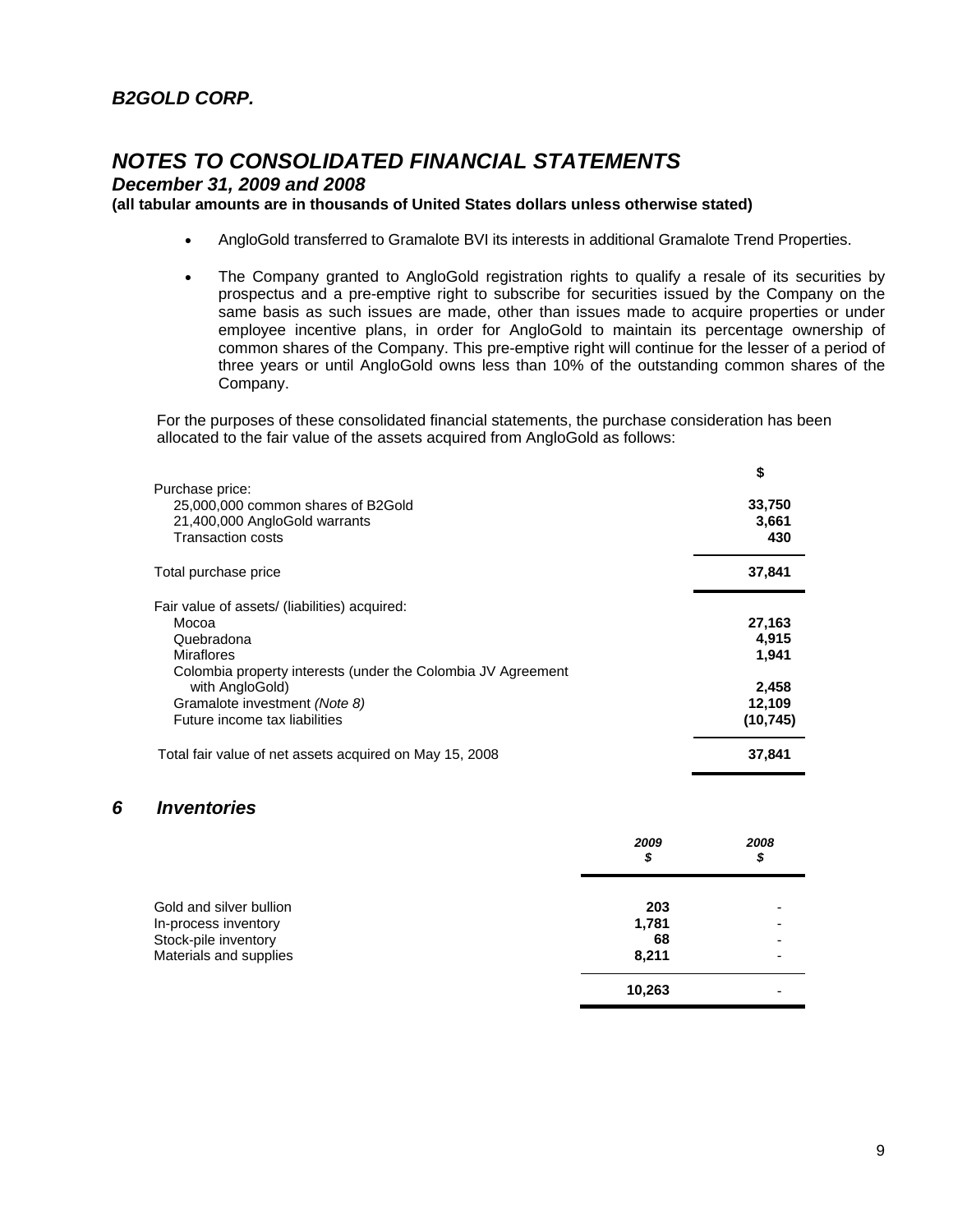*December 31, 2009 and 2008* 

**(all tabular amounts are in thousands of United States dollars unless otherwise stated)**

### *7 Property, plant and equipment*

|                                                                                                                                                                                                                                                | 2009<br>S                     | 2008<br>S                          |
|------------------------------------------------------------------------------------------------------------------------------------------------------------------------------------------------------------------------------------------------|-------------------------------|------------------------------------|
| Limon Mine, Nicaragua (Note 4)<br>Cost<br>Accumulated depreciation and depletion                                                                                                                                                               | 28,435<br>(2, 281)            |                                    |
|                                                                                                                                                                                                                                                | 26,154                        |                                    |
| La Libertad Mine, Nicaragua - under construction (Note 4)                                                                                                                                                                                      | 99,986                        |                                    |
| Exploration<br>Mocoa, Colombia (Note 5)<br>Quebradona, Colombia (Note 9)<br>Kupol East and West Licenses, Russia<br>Colombia property interests (under the Colombia JV Agreement<br>with AngloGold)<br>Radius, Nicaragua<br>Calibre, Nicaragua | 31,593<br>9,800<br>345<br>241 | 31,207<br>11,252<br>7,401<br>5,321 |
|                                                                                                                                                                                                                                                | 41,979                        | 55,181                             |
| Other<br>Bellavista, Costa Rica (Note 4)<br>Office, furniture and equipment, net                                                                                                                                                               | 2,147<br>40                   | 149                                |
|                                                                                                                                                                                                                                                | 170,306                       | 55,330                             |

#### *La Libertad Mine (under construction)*

Mining and processing of ore commenced at the La Libertad Mine in the fourth quarter of 2009 following the completion of the conversion of the La Libertad Mine from a heap leach mine to a conventional milling operation. Ore processing at the La Libertad Mine began on December 15, 2009 with the first doré bar produced on January 5, 2010. In the first quarter of 2010, the La Libertad Mine and milling facilities passed mechanical completion and commissioning. The La Libertad Mine is scheduled to produce approximately 80,000 to 90,000 ounces of gold annually with an initial seven year mine life.

#### *Bellavista*

The mine on the Bellavista property was previously operated by Central Sun as a heap leach operation. Mining operations were suspended by Central Sun in July 2007 due to concerns over ground movements, which in part were caused by water saturation due to abnormally high rainfall during the preceding several years. In October 2007, a landslide at the Bellavista mine occurred resulting from the ground movement and continuing heavy rains. The Company is currently conducting environmental and closure audits and is reviewing landslide and mitigation measures. The Company is investigating various alternatives relating to the Bellavista property, including the potential for re-opening the mine on the Bellavista property using different technologies including a milling and carbon in leach process.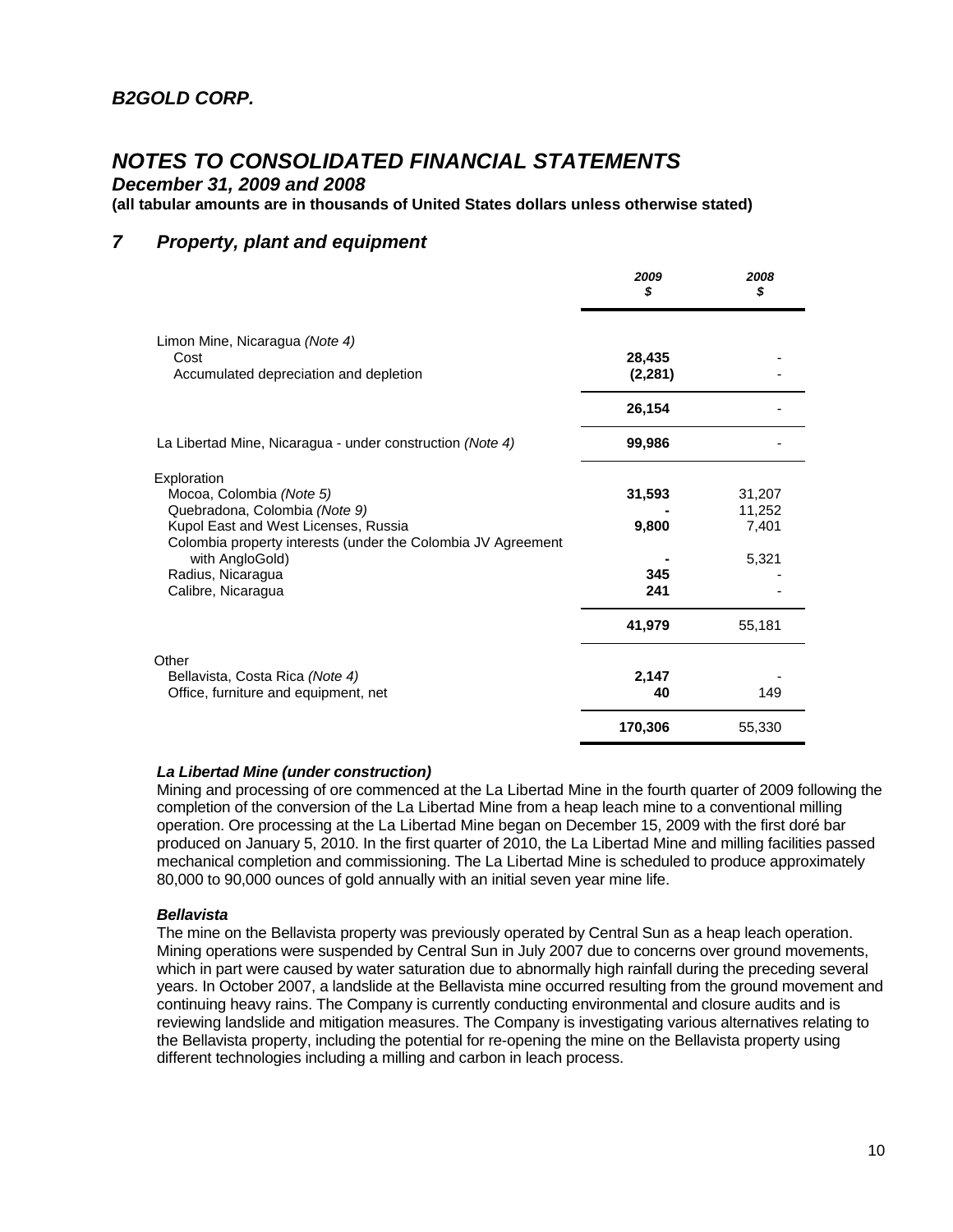*December 31, 2009 and 2008* 

**(all tabular amounts are in thousands of United States dollars unless otherwise stated)**

### *Kupol East and West Licenses*

The purchase and sale agreement dated December 21, 2006, as amended (the "Purchase and Sale Agreement"), between the Company and Kinross and certain of its subsidiaries, provides for the Company to acquire half of Kinross' indirect 75% interest in the East and West Kupol licenses. The Company and Kinross proposed to enter into a tripartite shareholder and joint venture agreement for the ownership and management of a company that would indirectly own the East and West Kupol licenses. It was proposed that this company would be owned by subsidiaries of each of Kinross and B2Gold and by Chukotsnab State Unitary Enterprise ("CUE") or another Russian-owned company. The interests of each of the Company and Kinross were initially proposed to be 37 1/2%; subsequently it was proposed each of the three shareholders have a 33 1/3% interest. A form of shareholder and joint venture agreement was agreed between Kinross and the Company but was not agreed to by CUE. The Company and Kinross had agreed to try to enter into this tripartite agreement by a date which was extended several times up to December 31, 2009.

Under the terms of the Purchase and Sale Agreement, if the tripartite agreement was not entered into and other conditions relating to transfer of the East and West Kupol licenses were not met by December 31, 2009, the Company was entitled to require that Kinross use its reasonable commercial efforts to structure an alternative transaction together with the Company so as to provide to the Company with an equivalent indirect interest as to one half of Kinross' interest in the East and West Kupol licenses. In January 2010, the Company notified Kinross that it requires Kinross to proceed with the structuring of that alternative transaction. The Purchase and Sale Agreement provides for a 180 day period following such notice for this alternative transaction to be completed, after which either party will have a right to terminate without any further obligations.

The Company has reserved for issuance 2,722,500 of its common shares, which will be issued to Kinross upon completion of the acquisition of the Company's interest in the East and West Kupol licenses, together with a promissory note in the aggregate amount of approximately \$7.4 million.

On May 5, 2008, the Russian Parliament adopted new legislation that requires prior approval for the development by a foreign investor of any subsoil deposit containing gold reserves of 50 tons or more or for the direct or indirect acquisition by a foreign investor of more than 10% of the voting shares (or other means of control) of a Russian company that uses such a subsoil deposit. The legislation could have a significant impact upon the Company's ability to further develop the East and West Kupol Licenses through its participation in the proposed Kupol joint venture. It is possible that this legislation may cause the Company, Kinross and CUE to make changes to the structure and terms of the proposed Kupol joint venture in order to comply with the legislation or receive approval under it. Such changes may be material and there can be no assurance that the Kupol joint venture will proceed as proposed. In addition, if the Kupol joint venture proceeds and Kupol JVCo, the Russian operating company that will hold the East and West Kupol licenses and related exploration assets, were to identify and seek to develop a deposit containing gold reserves of 50 tons or more, approval of the Russian regulatory body would be required for development of that deposit. There can be no assurance that such approval would be granted on acceptable terms or at all and the new legislation provides that if the approval is not granted, the compensation payable to Kupol JVco would be limited to the expenses incurred in the course of exploration.

#### *Quebradona*

The Company has earned its 49% interest in the Quebradona property by completing 5,000 metres of exploration drilling in 2008, pursuant to the terms of the Relationship, Farm-out and Joint Venture Agreement (the "Colombia JV Agreement") with AngloGold.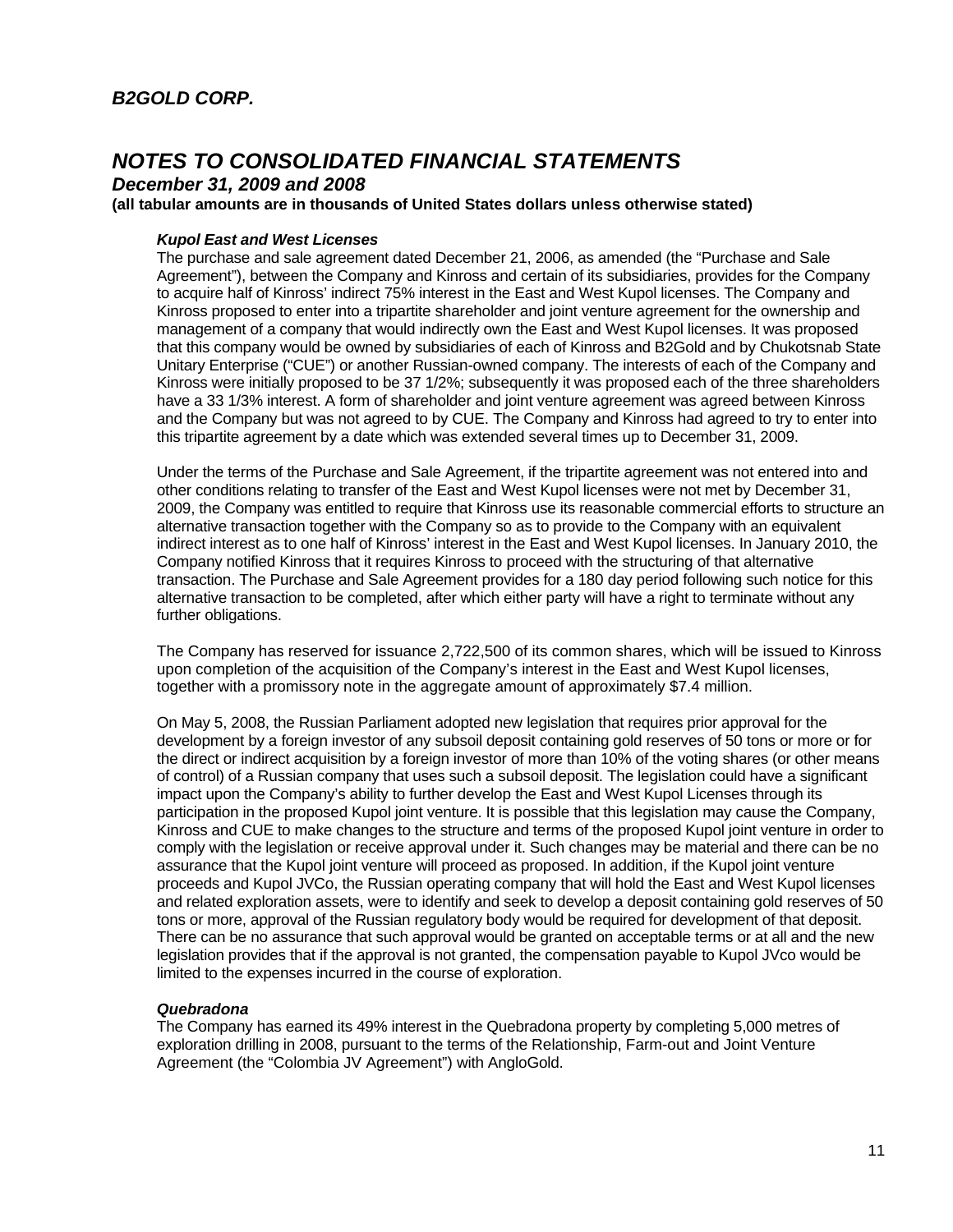*December 31, 2009 and 2008* 

#### **(all tabular amounts are in thousands of United States dollars unless otherwise stated)**

In the fourth quarter of 2009, the Company made a decision to sell its 49% interest in the Quebradona property. As a result, the carrying value of the Quebradona property of \$11.7 million was written down by \$10.7 million, based on the property's estimated fair value. The revised carrying value of \$1 million was classified as an asset held for sale as at December 31, 2009 *(Note 9)*.

#### *Radius option agreement*

Pursuant to an Option Agreement with Radius Gold Inc. ("Radius") dated December 23, 2009, the Company has the right to acquire a 60% interest in the Trebol, Pavon and San Pedro exploration properties in Nicaragua (six concessions with 25 year terms) by expending \$4 million on the properties within four years. The Company may also earn a 70% interest in certain additional areas by applying for concessions and expending \$2 million on the concession area within three years of the grant of a concession. In addition, the Company has the option to acquire a 100% interest in the Pavon resource property, by putting the property into production within three years of giving notice of its election to develop the property. Radius will be entitled to certain production payments on gold produced from the property based on the prevailing price of gold (e.g., \$150 per ounce at a price of \$1,000 per ounce of gold). The Company is the operator for all exploration and development work.

#### *Calibre option agreement*

Pursuant to an Option Agreement dated July 21, 2009, the Company has the right to acquire from Calibre Mining Corp. ("Calibre") up to a 65% interest in potential mining projects in the Borosi gold-silver-copper prospect in northeast Nicaragua. The Option Agreement provides that the Company may acquire a 51% interest in 11 exploration and exploitation mineral concessions with terms ranging from 20 to over 35 years by funding Cdn.\$8 million of exploration expenditures on the property over a three year period ending July 1, 2012. The Company must fund Cdn.\$2.5 million of exploration expenditures by July 1, 2010. The Company may increase its interest in specific project areas to 65% by funding a preliminary feasibility study of the viability of a mining project in that area. Calibre is the operator for the initial year of the program and the Company may elect to become operator for subsequent years.

#### *Disposal of the Cerro Quema property*

On July 16, 2009, the Company completed the sale of its common shares in a subsidiary (60% owned) which holds the Cerro Quema property located in Panama. The Company's 60% indirect interest in the Cerro Quema property had been acquired on March 26, 2009 as part of the Central Sun Arrangement *(Note 4)*. The aggregate consideration received was \$2.15 million, consisting of \$0.35 million in cash (received) and a note receivable of \$1.8 million together with interest at a rate of 6% per annum starting on December 1, 2009. The note is receivable in eight instalments with the first payment of \$0.1 million due on December 30, 2009 (received) and the last instalment of \$600,000 due on October 15, 2010. As a result of the sale, the following assets and liabilities were deconsolidated effective July 16, 2009:

| Property, plant and equipment, Cerro Quema property<br><b>Current liabilities</b> | 6.460<br>(911) |
|-----------------------------------------------------------------------------------|----------------|
| Non-controlling interest                                                          | (3,399)        |
|                                                                                   | 2.150          |

**\$**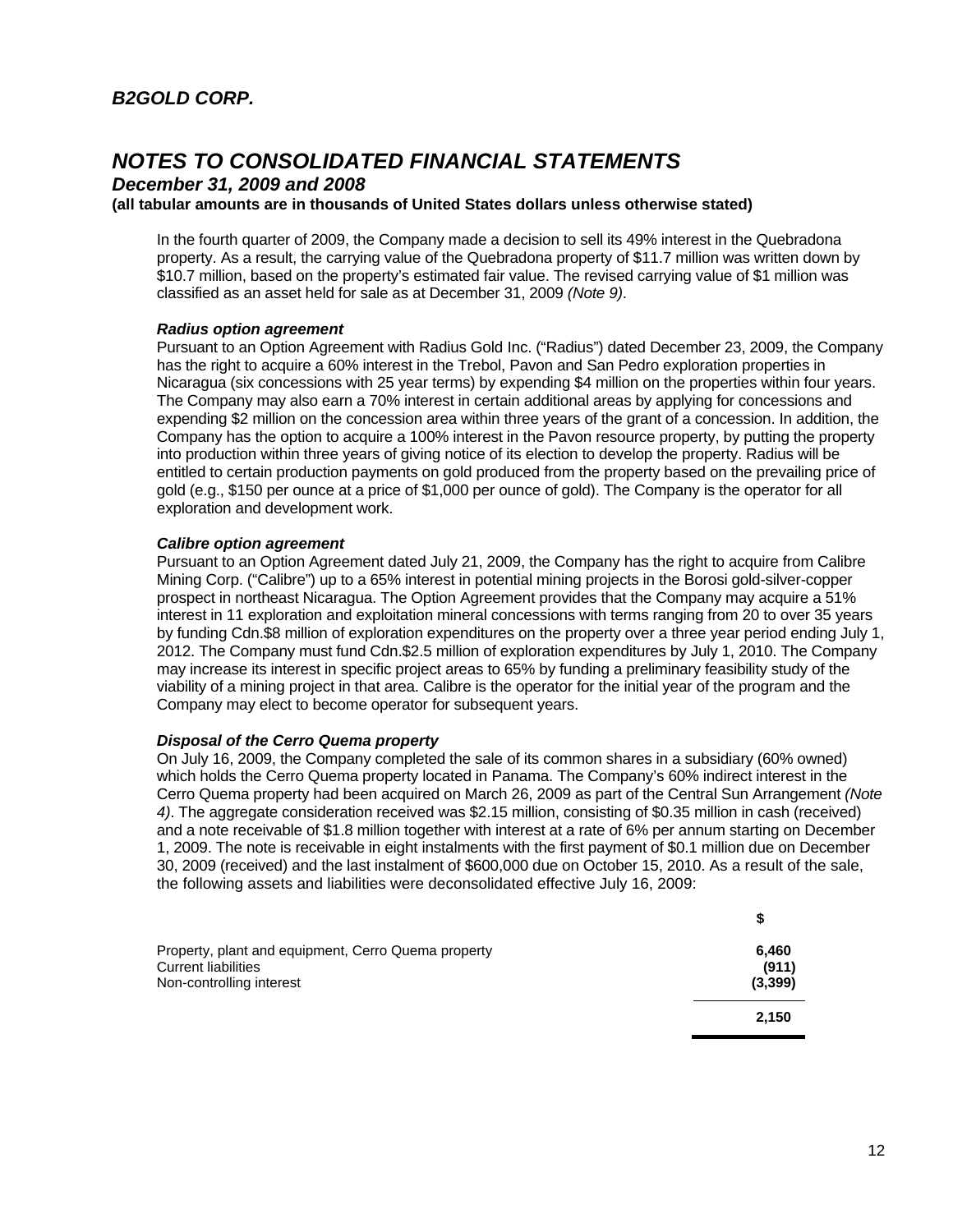*December 31, 2009 and 2008* 

**(all tabular amounts are in thousands of United States dollars unless otherwise stated)**

### *Write-off of resource property interests*

During 2009, the Company wrote-off resource property costs in the amount of \$7.6 million (as the Company elected not to continue with the Nariño, San Luis, Yarumalito, Cauca and Antioquia properties under its Colombia JV Agreement with AngloGold). In addition, the carrying value of the Quebradona property was written down by \$10.7 million to its estimated fair value of \$1 million in the fourth quarter of 2009 *(Note 9)*.

During 2008, the Company wrote-off resource property costs in the amount of \$1.5 million (as the Company elected not to continue with the Ginebra and La Mina properties under its Colombia JV Agreement with AngloGold). In addition, at December 31, 2008, the carrying value of the Company's interest in Miraflores *(Note 5)* was fully written-off in the amount of \$4.9 million.

### *8 Gramalote investment*

On August 21, 2007, the Company entered into a binding memorandum of understanding with respect to the purchase by the Company of 25% of the issued and outstanding shares of Gramalote BVI from the vendors (collectively referred to as "Grupo Nus"). Gramalote BVI holds a 100% interest in the Gramalote property. The Gramalote property is located within the municipalities of San Roque and San Jose del Nus, Department of Antioquia, Republic of Colombia. In connection with the execution of the memorandum of understanding, the Company paid \$3.5 million to Grupo Nus and in exchange Grupo Nus issued a \$3.5 million promissory note in favour of the Company. On October 26, 2007, the Company entered into a definitive purchase and sale agreement ("Gramalote Purchase Agreement") with Grupo Nus. In connection with the first stage of closing under the Gramalote Purchase Agreement, the Company paid an amount of \$7.5 million to Grupo Nus, consisting of a cash payment of \$4 million and the satisfaction and cancellation of the \$3.5 million owing by Grupo Nus to the Company under the promissory note. In addition, on December 6, 2007, the Company issued 2 million share purchase warrants to Grupo Nus, each warrant entitling the holder to purchase one common share of B2Gold at a price of Cdn.\$2.50 per share until December 6, 2010. The fair value of the Grupo Nus warrants was calculated to be approximately \$2.1 million using the Black-Scholes option pricing model based on a risk-free annual interest rate of approximately 4%, an expected life of three years, an expected volatility of 58% and a dividend yield of nil. The fair value of these warrants has been recorded as part of the Company's cost relating to the acquisition of its 25% interest in the Gramalote property. The Gramalote Purchase Agreement also required the Company to pay Grupo Nus an additional \$7.5 million on or before April 26, 2008 *(paid on April 25, 2008)*.

Grupo Nus and Compania Kedahda Ltd. ("Kedahda BVI"), a subsidiary of AngloGold, had entered into a Shareholders' Agreement dated March 14, 2006 (the "2006 Gramalote Shareholders' Agreement") with respect to Gramalote BVI. Under the 2006 Gramalote Shareholders' Agreement, Kedahda BVI was entitled to earn an initial 51% ownership interest in Gramalote BVI. In addition, under the 2006 Gramalote Shareholders' Agreement, Kedahda BVI was entitled to acquire an additional 24% ownership interest ("Additional Interest") by completing a feasibility study and paying Grupo Nus \$15 million on or before July 17, 2010.

If in the event that Kedahda BVI did not increase its ownership interest in Gramalote BVI from 51% to 75% as contemplated in the 2006 Gramalote Shareholders' Agreement prior to the earlier of: (a) July 18, 2010 and the completion of a positive feasibility study on the Gramalote property; and (b) the waiver by Kedahda BVI of its rights to increase its ownership interest in Gramalote BVI before July 18, 2010 (the "Kedahda Option Exercise Date"), the Company had the option (the "B2Gold Option") to acquire the Additional Interest by paying to Grupo Nus \$7.5 million within 60 days from the Kedahda Option Exercise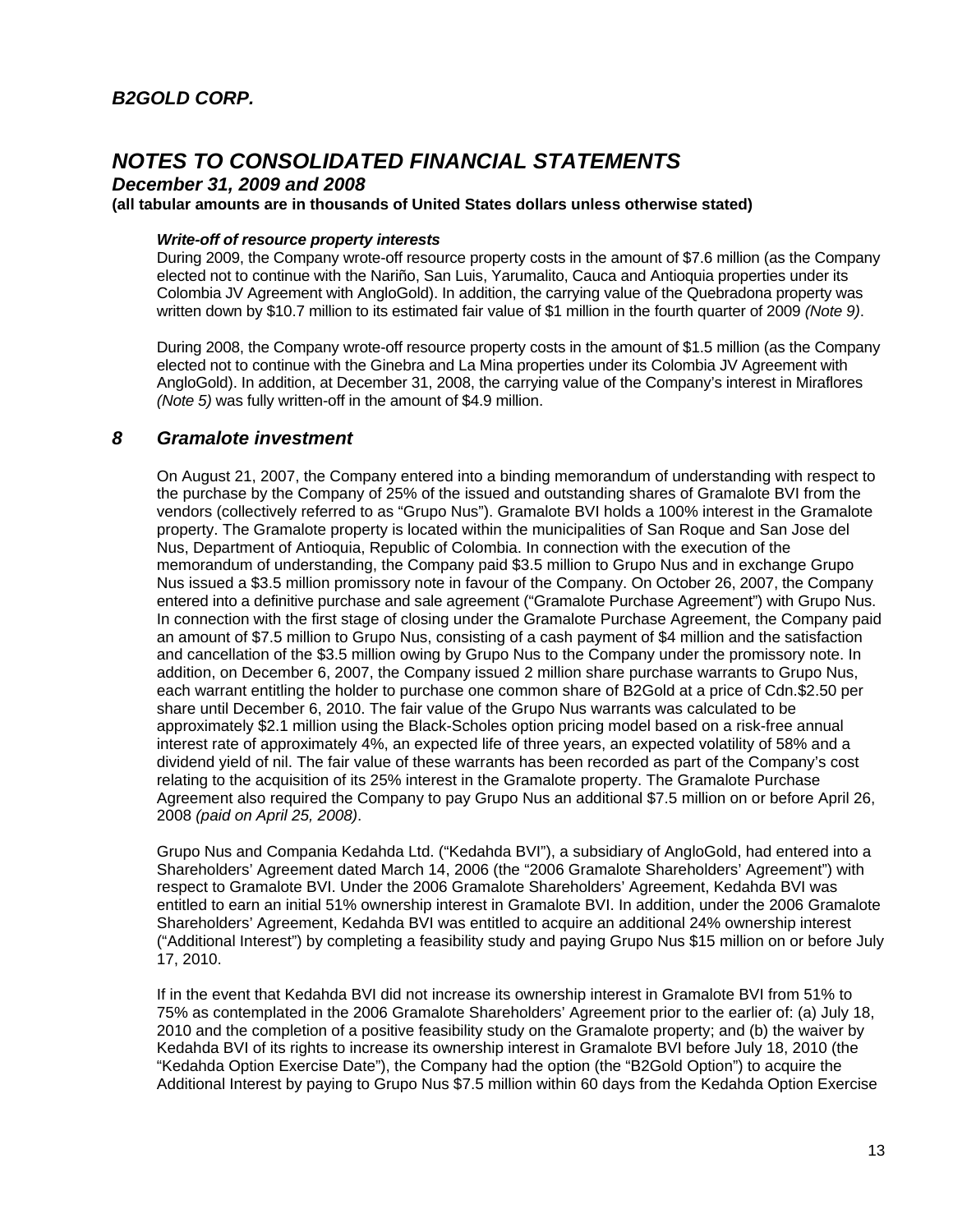### *B2GOLD CORP.*

## *NOTES TO CONSOLIDATED FINANCIAL STATEMENTS*

*December 31, 2009 and 2008* 

**(all tabular amounts are in thousands of United States dollars unless otherwise stated)**

Date. The \$7.5 million payment may be made either in cash or common shares, at the option of the Company.

In the event that the Company acquires the remainder of Kedahda BVI's 51% interest in Gramalote BVI, the Company will be required to pay to Grupo Nus the \$15 million that in certain circumstances would otherwise be payable by Kedahda BVI to Grupo Nus, less any amounts paid by the Company to Grupo Nus in connection with the acquisition of the Additional Interest by the Company. The \$15 million payment (less any such credits) is to be made on the first to occur of: (a) July 18, 2010; or (b) the completion of a positive feasibility study on the Gramalote property.

In addition, the Company will be required to pay Grupo Nus US\$10.00 per ounce of gold for 25% of that number of ounces of gold in excess of 1,000,000 proven and probable ounces of gold reserves determined to exist within the Gramalote property. If the Company acquires the Additional Interest, the Company will be required to pay US\$10.00 per ounce of gold for 49% of that number of the excess ounces. Every two years, the reserves are to be recalculated, and additional payments are to be made, if necessary.

On May 15, 2008, in connection with the Amending Agreement *(Note 5)*, Kedahda BVI elected not to exercise its right to acquire the Additional Interest and increase its ownership interest in Gramalote BVI from 51% to 75%. As a result, pursuant to the terms of the Gramalote Purchase Agreement, the Company notified Grupo Nus that it wished to exercise the B2Gold Option and acquire the Additional Interest. On July 15, 2008, the Company completed the \$7.5 million payment to Grupo Nus (by issuing 5,505,818 common shares of the Company at a price of Cdn.\$1.10 per share valued at \$6 million and making a cash payment of \$1.5 million). As a result, the Company acquired the Additional Interest in the Gramalote property such that the Company and AngloGold now hold a 51% and 49% interest, respectively, in the Gramalote property.

The Company has taken over management of exploration of the Gramalote property and will be responsible for any expenditures it incurs prior to June 30, 2010 in connection with any feasibility study on the Gramalote property. On May 15, 2008, the Company entered into the Shareholders' Agreement for an incorporated joint venture Gramalote Limited (the "Gramalote Shareholders' Agreement") that outlines the obligations of AngloGold and the Company (or their respective subsidiaries) with respect to the Gramalote property and regulates their rights and obligations. The 2006 Gramalote Shareholders Agreement was terminated effective May 15, 2008. Pursuant to the terms of the Gramalote Shareholders Agreement, in the event that a feasibility study on the Gramalote property is not completed prior to June 30, 2010, the ownership percentages will be adjusted such that AngloGold and the Company will have a 51% and 49% interest, respectively, in the Gramalote property. Although the Company has decided not to complete a feasibility study on the Gramalote property by June 30, 2010, and is currently in discussions with AngloGold regarding further exploration of the Gramalote property and possible modification of the terms of the joint venture, the Company expects to continue exploration on the Gramalote property in 2010.

For accounting purposes, pursuant to the CICA Handbook Accounting Guideline 15 "Consolidation of Variable Interest Entities" ("AcG15"), the Company has concluded that its investment in Gramalote BVI qualifies as a Variable Interest Entity and that the Company is not the primary beneficiary. Accordingly, effective May 15, 2008, under AcG15, the Company's investment in Gramalote is being accounted for using the equity method. The Company's investment in Gramalote BVI had been classified as availablefor-sale at December 31, 2007, and accordingly was initially recorded at its fair market value, which approximated cost.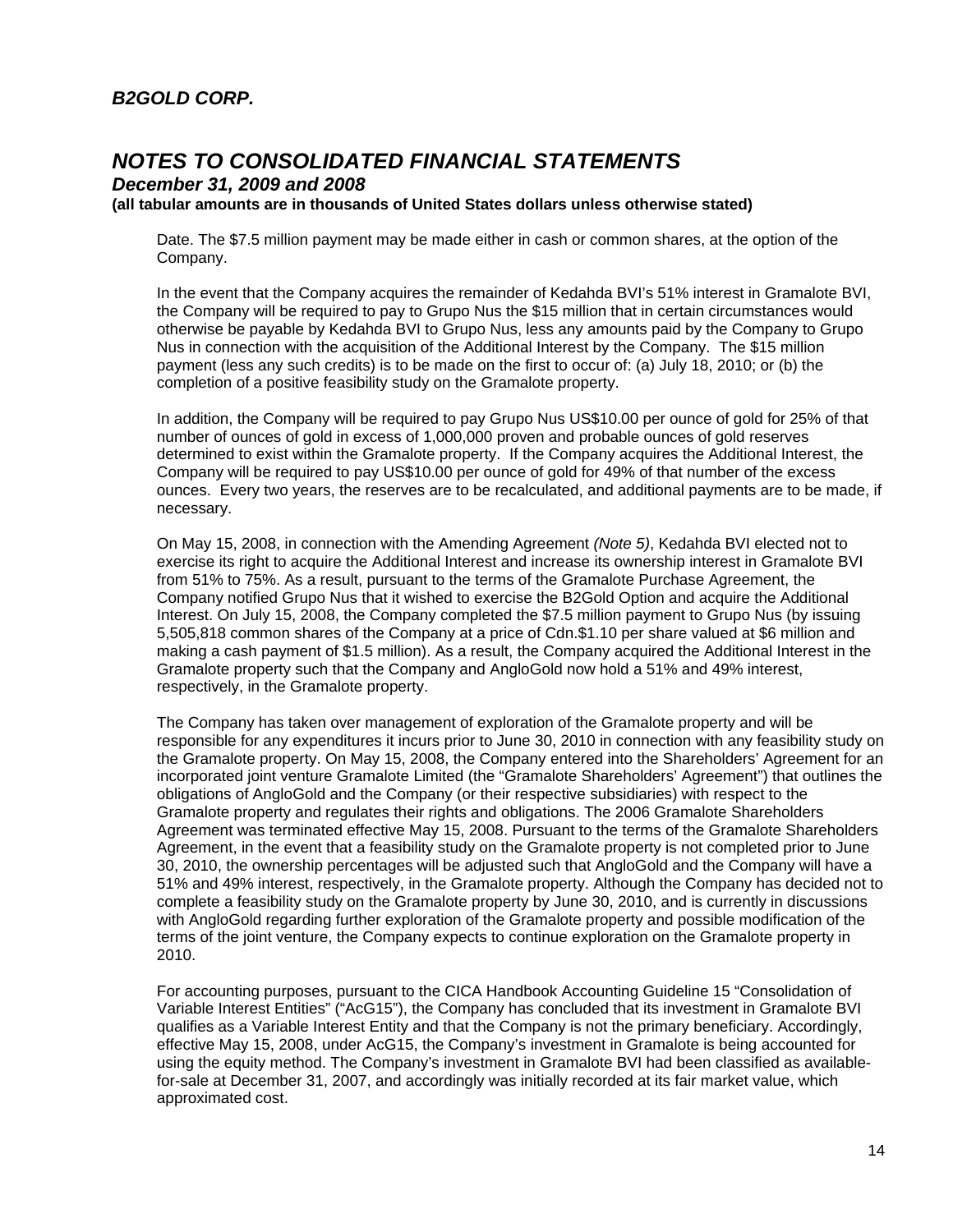*December 31, 2009 and 2008* 

**(all tabular amounts are in thousands of United States dollars unless otherwise stated)**

### *9 Other assets*

|                                                             | 2009<br>\$ | 2008<br>\$ |
|-------------------------------------------------------------|------------|------------|
| Restricted cash pledged as security<br>Assets held for sale | 355        |            |
| Quebradona (Note 7)                                         | 1,000      |            |
| Other                                                       | 350        | 442        |
| Deferred charges                                            | 75         | 93         |
|                                                             | 1,780      | 535        |

### *10 Credit Facility loan*

The Company entered into an agreement relating to a \$20 million secured revolving credit facility (the "Credit Facility") with Macquarie Bank Limited ("Macquarie") on November 6, 2009. The term of the Credit Facility is for two years with a maturity date of December 31, 2011 and an interest rate of LIBOR plus 5.5%. Under the Credit Facility, the Company granted a general security agreement over its assets and the shares and assets of certain of the Company's material subsidiaries, and certain of the Company's material subsidiaries guaranteed the obligations of the Company relating to the Credit Facility. On February 12, 2010, the Company entered into an amending agreement relating to the Credit Facility pursuant to which the Credit Facility was increased to \$25 million. At December 31, 2009, the Company had drawn down \$13.5 million of the Credit Facility.

As consideration for the Credit Facility, the Company paid facility fees of \$0.6 million to Macquarie and is paying a commitment fee of 1.75% per annum, payable quarterly, on the undrawn balance of the facility. In addition, the Company issued to Macquarie 11,063,565 share purchase warrants. Each warrant entitles the holder to acquire one common share of the Company at an exercise price of Cdn.\$0.97 for a period of three years. The fair value of the Macquarie warrants was calculated to be \$4.47 million using the Black-Scholes option pricing model based on a risk-free annual interest rate of approximately 2%, an expected life of three years, an expected volatility of 79% and a dividend yield of nil. The fair value of these warrants has been recorded as part of the transaction costs incurred with respect to the Credit Facility which amounted to approximately \$5.5 million.

For accounting purposes, the Credit Facility loan was initially measured using the effective interest rate method, net of transaction costs incurred. In accordance with CICA recommendations regarding the presentation of financial liabilities, the principal amount owing under the Credit Facility loan has been presented on the Consolidated Balance Sheet net of the unamortized balance of transaction costs.

|                                                                                    | 2009<br>\$        | 2008<br>S |
|------------------------------------------------------------------------------------|-------------------|-----------|
| Principal amount owing at December 31, 2009<br>Less: unamortized transaction costs | 13,500<br>(4,858) |           |
|                                                                                    | 8,642             |           |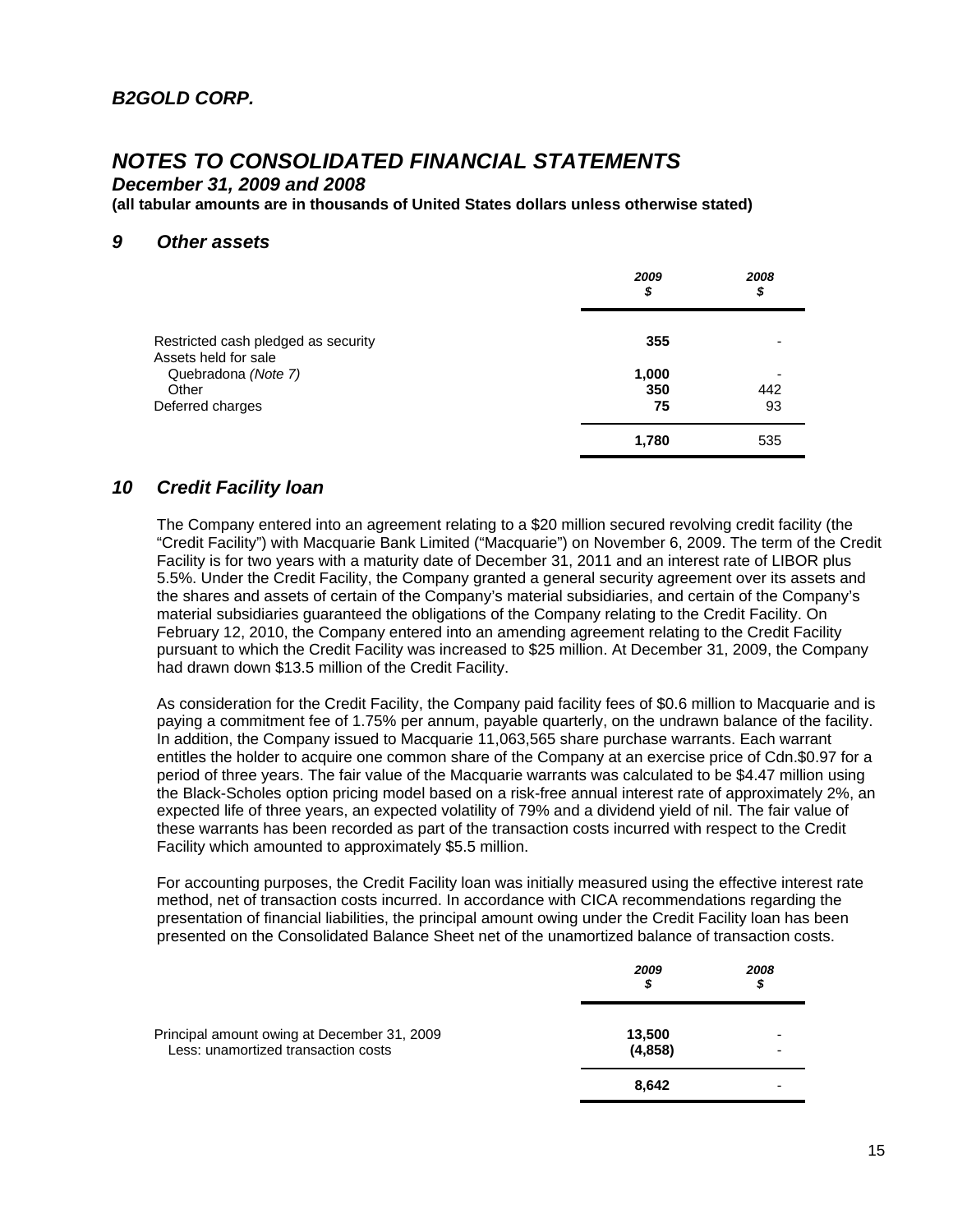*December 31, 2009 and 2008* 

**(all tabular amounts are in thousands of United States dollars unless otherwise stated)**

### *11 Asset retirement obligations*

The Company's asset retirement obligations consist primarily of costs associated with mine reclamation and closure activities. These activities, which tend to be site specific, generally include costs for earthworks, including detoxification and recontouring, revegetation, water treatment and demolition. In calculating the fair value of the Company's asset retirement obligations, management used a credit adjusted risk-free rate applicable to each geographic location ranging from 9% to 12% and inflation rates ranging from 3% to 5%. The undiscounted cash flows, before inflation adjustments, estimated to settle the asset retirement obligations was approximately \$19.4 million at December 31, 2009. The majority of the expenditures are expected to occur from 2011 to 2019.

The following table shows the movement in the liability for asset retirement obligations:

|                                                           | 2009<br>\$ | 2008<br>\$ |
|-----------------------------------------------------------|------------|------------|
| Balance, beginning of year                                |            |            |
| Additions resulting from Central Sun acquisition (Note 4) | 12,334     |            |
| Reclamation spending                                      | (1,028)    |            |
| Accretion expense                                         | 895        |            |
| Change in obligation                                      | 1,623      |            |
| Balance, end of year                                      | 13,824     |            |
| Less: current portion                                     | (658)      |            |
|                                                           | 13,166     |            |

### *12 Other liabilities*

|                           | 2009<br>\$ | 2008<br>\$ |
|---------------------------|------------|------------|
| Employee benefits accrual | 2,022      |            |
| Other                     | 475        |            |
|                           | 2,497      |            |

Employee benefits accrual of approximately \$2 million at December 31, 2009 represents the estimated long-term portion of post-employment benefits of employees at the Nicaraguan and Costa Rican properties. These cash payouts are accrued as earned and are paid as the employee leaves or retires from the Company.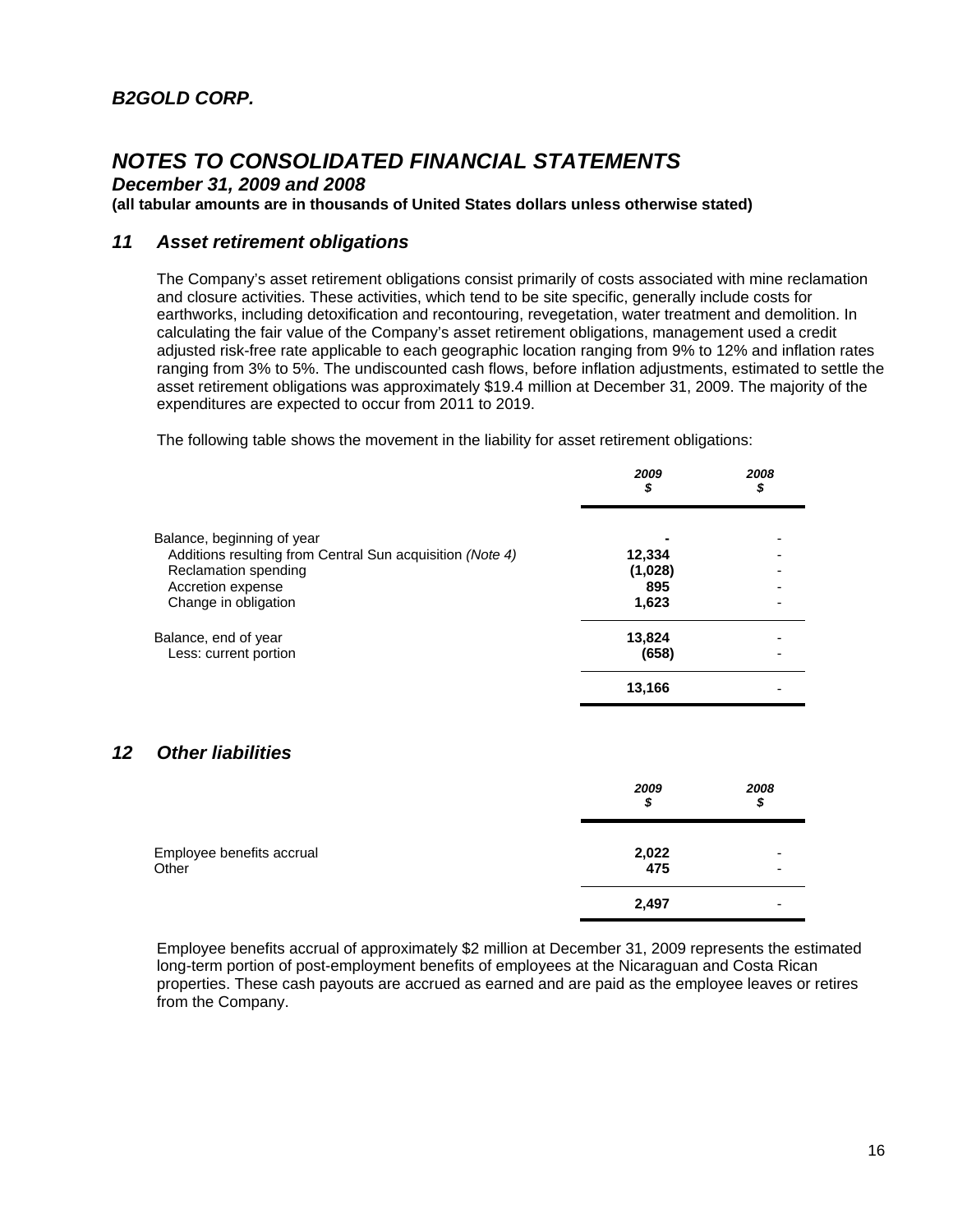*December 31, 2009 and 2008* 

**(all tabular amounts are in thousands of United States dollars unless otherwise stated)**

### *13 Capital stock*

The Company's authorized share capital consists of an unlimited number of common shares and an unlimited number of preferred shares. At December 31, 2009, the Company had 282,531,023 common shares outstanding and no preferred shares outstanding.

|                                                                                        | 2009                      |                     | 2008                      |                     |
|----------------------------------------------------------------------------------------|---------------------------|---------------------|---------------------------|---------------------|
|                                                                                        | <b>Shares</b><br>(1000's) | <b>Amount</b><br>\$ | <b>Shares</b><br>(1000's) | <b>Amount</b><br>\$ |
| Balance, beginning of year                                                             | 162,783                   | 157,602             | 132,277                   | 117,852             |
| Issued during the period:                                                              |                           |                     |                           |                     |
| For cash, net of costs                                                                 | 38,341                    | 24,980              |                           |                     |
| Central Sun acquisition, March 26, 2009                                                |                           |                     |                           |                     |
| (Note 4)                                                                               | 80,639                    | 50,802              |                           |                     |
| For cash, on exercise of warrants                                                      | 384                       | 38                  |                           |                     |
| For cash, on exercise of options                                                       | 384                       | 239                 |                           |                     |
| Gramalote Additional Interest, July 15, 2008<br>B2Gold/ AngloGold transaction, May 15, |                           |                     | 5,506                     | 6,000               |
| 2008 (Note 5)                                                                          |                           |                     | 25,000                    | 33,750              |
| Transfer to share capital the fair value<br>assigned to stock options/ share purchase  |                           |                     |                           |                     |
| warrants exercised                                                                     |                           | 181                 |                           |                     |
|                                                                                        | 119,748                   | 76,240              | 30,506                    | 39,750              |
| Balance, end of year                                                                   | 282,531                   | 233,842             | 162,783                   | 157,602             |

On July 22, 2009, the Company completed a bought deal equity financing with a syndicate of underwriters and issued 33,340,000 common shares of the Company at Cdn.\$0.75 per share, for gross proceeds of approximately Cdn.\$25 million. The Company had granted the underwriters an overallotment option to purchase up to 5,001,000 common shares at Cdn.\$0.75 per share. On August 5, 2009, the underwriters exercised, in full, their over-allotment option. The additional gross proceeds from the exercise of the over-allotment option totalled approximately Cdn.\$3.75 million. As part of the offering, AngloGold exercised its pre-emptive right granted by the Company to maintain its percentage of holdings of approximately 10% of the common shares of the Company by acquiring 3,932,539 common shares of the Company. The Company paid the underwriters a commission equal to 5% of the gross proceeds of the offering upon closing, excluding the common shares purchased by AngloGold for which no commission was payable, for an aggregate commission of Cdn.\$1.29 million.

On March 26, 2009, the Company issued (or made available for issue) 80,638,705 common shares in exchange for all of the issued and outstanding shares of Central Sun *(Note 4)*.

On July 15, 2008, pursuant to the terms of the Gramalote Purchase Agreement *(Note 8)*, the Company acquired the Additional Interest in Gramalote BVI and completed the \$7.5 million payment to Grupo Nus by issuing 5,505,818 common shares of the Company at a price of Cdn.\$1.10 per share valued at \$6 million and making a cash payment of \$1.5 million.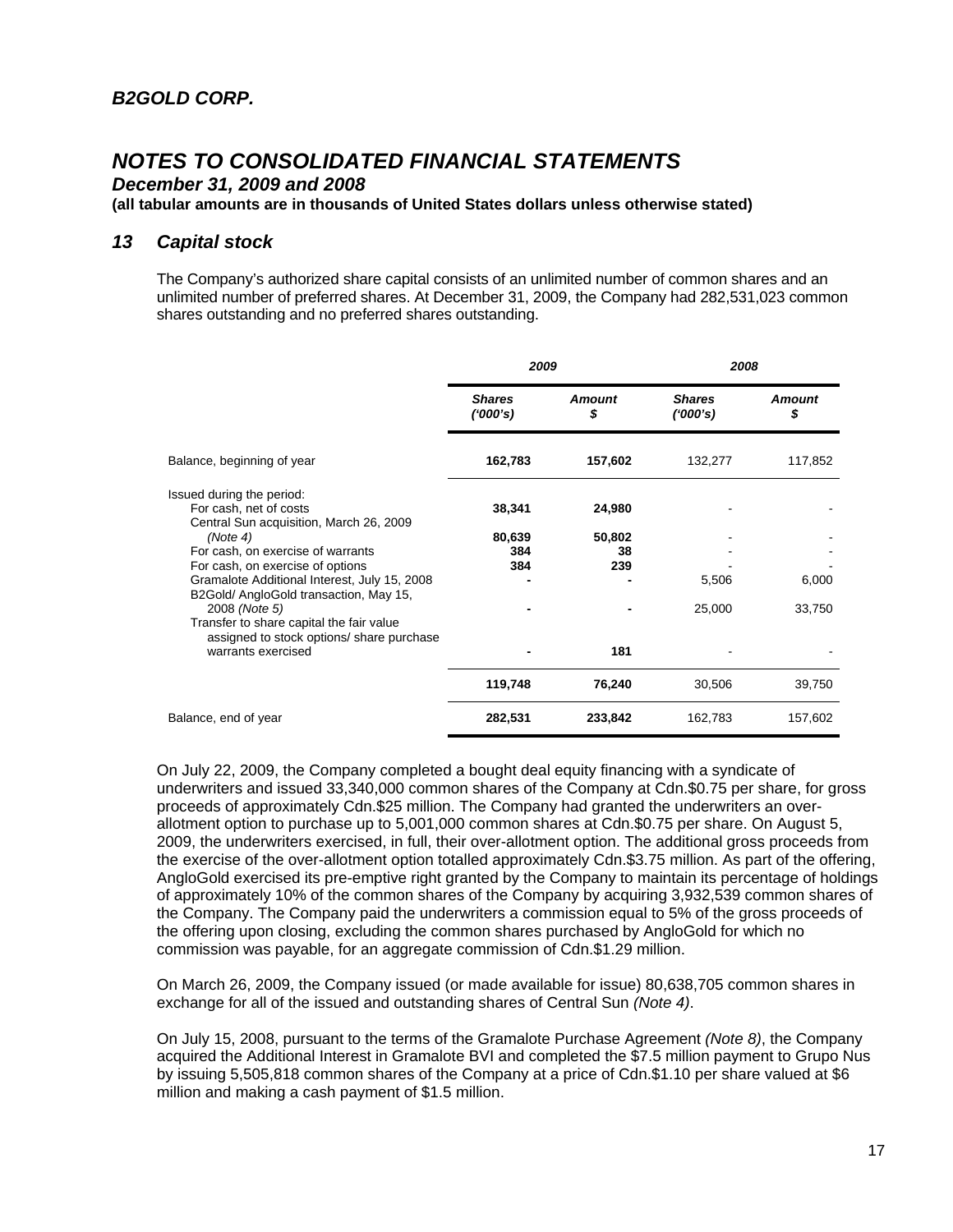*December 31, 2009 and 2008* 

**(all tabular amounts are in thousands of United States dollars unless otherwise stated)**

On May 15, 2008, pursuant to the Amending Agreement *(Note 5)*, the Company issued to AngloGold units comprised of an aggregate of 25,000,000 common shares and 21,400,000 share purchase warrants. The warrants, which are exercisable at any time prior to May 15, 2011, consisted of 11,000,000 warrants exercisable at a price of Cdn.\$3.34 per share and 10,400,000 warrants exercisable at a price of Cdn.\$4.25 per share.

#### *Incentive shares*

On June 29, 2007 the Company established the B2Gold Incentive Plan (the "Incentive Plan") for the benefit of directors, officers, employees and service providers of the Company and issued to the trustees of the Incentive Plan options to acquire 4,955,000 common shares.

On October 12, 2007, following the exercise of these options, an aggregate of 4,955,000 common shares were issued to the trustees of the Incentive Plan at a price of Cdn.\$0.02 per share for gross proceeds of Cdn.\$99,100 (\$101,839). These shares are currently held in trust by the trustees pursuant to the terms of the Incentive Plan. The Company will recognize stock based compensation expense with respect to these incentive shares, when these shares are granted to the ultimate beneficiaries by the trust. The proceeds received from the trustees have been classified as related party loans on the Consolidated Balance Sheet.

### *Stock options*

On August 4, 2009, the Company granted approximately 10 million incentive stock options with an exercise price of Cdn.\$0.80 per option to non-executive directors, non-executive officers, employees and consultants of the Company. These stock options have a term of five years and expire on August 3, 2014. One-third of these options vested on August 4, 2009, another one-third will vest on February 4, 2010 and the remainder will vest on August 4, 2010. It is the Company's policy to not grant stock options to executive directors and officers. The estimated fair value of these options totalling approximately \$5 million is being recognized over the vesting period. The fair value was estimated at \$0.50 per option at the grant date using the Black-Scholes option pricing model based on a risk-free annual interest rate of approximately 2.66%, an expected life of five years, an expected volatility of 86.7%, and a dividend yield rate of nil.

Option pricing models require the input of highly subjective assumptions regarding the expected volatility. Changes in assumptions can materially affect the fair value estimate, and therefore, the existing models do not necessarily provide a reliable measure of the fair value of the Company's stock options at date of grant.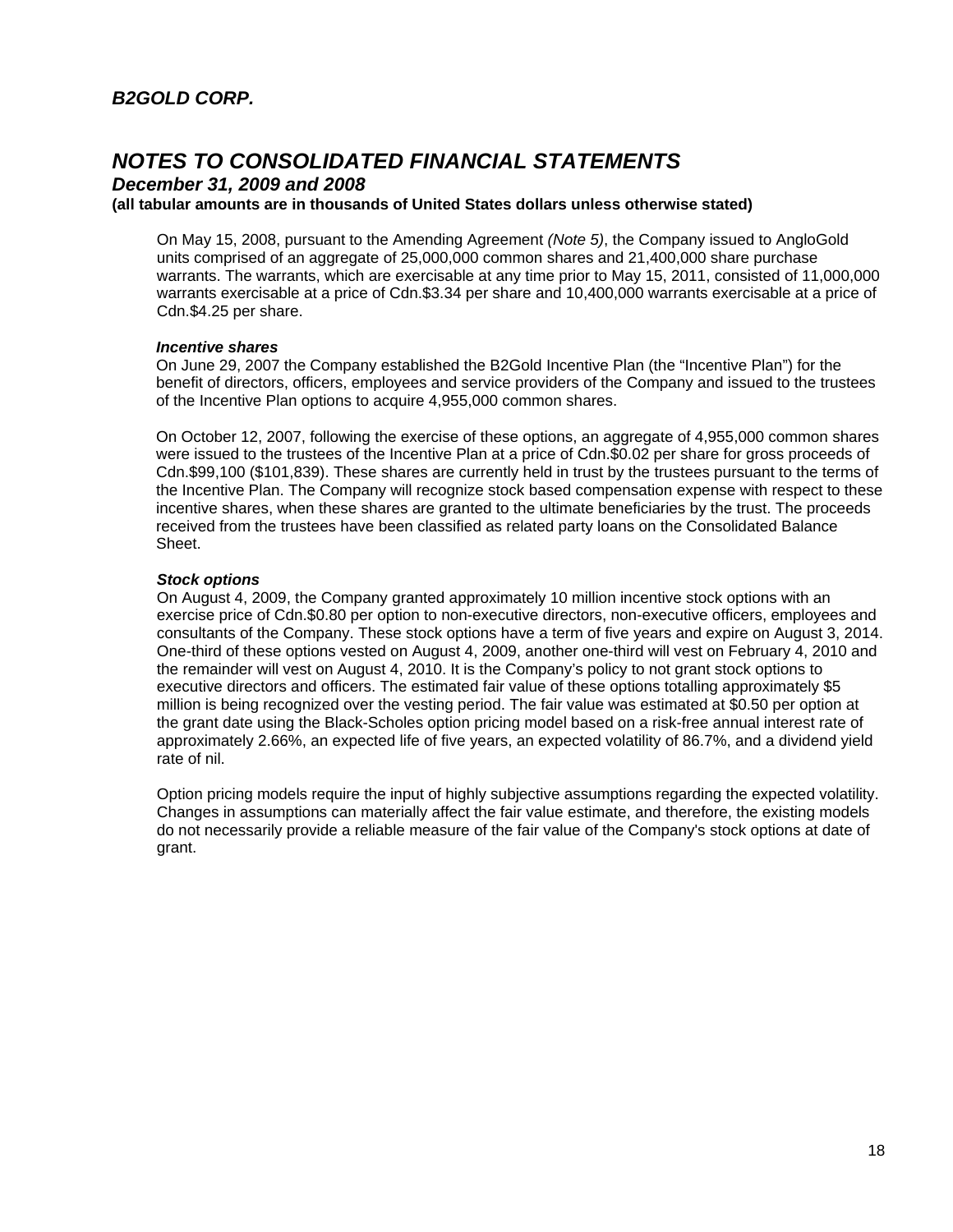*December 31, 2009 and 2008* 

### **(all tabular amounts are in thousands of United States dollars unless otherwise stated)**

A summary of changes to stock options outstanding:

|                                                    | <b>Number of</b><br>outstanding<br>options<br>(1000's) | <b>Weighted-</b><br>average<br>exercise price<br>$(in$ $Cdn.S)$ |
|----------------------------------------------------|--------------------------------------------------------|-----------------------------------------------------------------|
| Outstanding at December 31, 2007                   | 4,915                                                  | 2.40                                                            |
| Granted<br>Cancelled/expired                       | 640<br>(175)                                           | 2.40<br>2.40                                                    |
|                                                    |                                                        |                                                                 |
| Outstanding at December 31, 2008<br>Granted        | 5,380<br>10.060                                        | 2.40<br>0.80                                                    |
| Options issued on Central Sun acquisition (Note 4) | 7.989                                                  | 1.45                                                            |
| Exercised                                          | (384)                                                  | 0.67                                                            |
| Forfeited/expired                                  | (825)                                                  | 2.02                                                            |
| Outstanding at December 31, 2009                   | 22,220                                                 | 1.38                                                            |

Stock options outstanding and exercisable as at December 31, 2009 are as follows:

|                      | <b>Range of</b><br>exercise price<br>$(in$ $Cdn.S)$ | <b>Number of</b><br>outstanding<br>options<br>('000's) | <b>Weighted-</b><br>average<br>years<br>to expiry | <b>Weighted-</b><br>average<br>exercise<br>price<br>$(in$ $Cdn.S)$ | <b>Number of</b><br>exercisable<br>options<br>(1000's) | <b>Weighted-</b><br>average<br>exercise<br>price<br>(in Cdn.\$) |
|----------------------|-----------------------------------------------------|--------------------------------------------------------|---------------------------------------------------|--------------------------------------------------------------------|--------------------------------------------------------|-----------------------------------------------------------------|
| Issued:              |                                                     |                                                        |                                                   |                                                                    |                                                        |                                                                 |
| 2007                 | 2.40                                                | 4.710                                                  | 2.94                                              | 2.40                                                               | 4.710                                                  | 2.40                                                            |
| 2008                 | 2.40                                                | 445                                                    | 3.13                                              | 2.40                                                               | 297                                                    | 2.40                                                            |
| 2009 (Central Sun    |                                                     |                                                        |                                                   |                                                                    |                                                        |                                                                 |
| replacement options) | $0.95 - 3.72$                                       | 7.245                                                  | 2.37                                              | 1.44                                                               | 7.245                                                  | 1.44                                                            |
| 2009                 | 0.80                                                | 9,820                                                  | 4.59                                              | 0.80                                                               | 3,273                                                  | 0.80                                                            |
|                      |                                                     | 22.220                                                 | 3.49                                              | 1.38                                                               | 15,525                                                 | 1.61                                                            |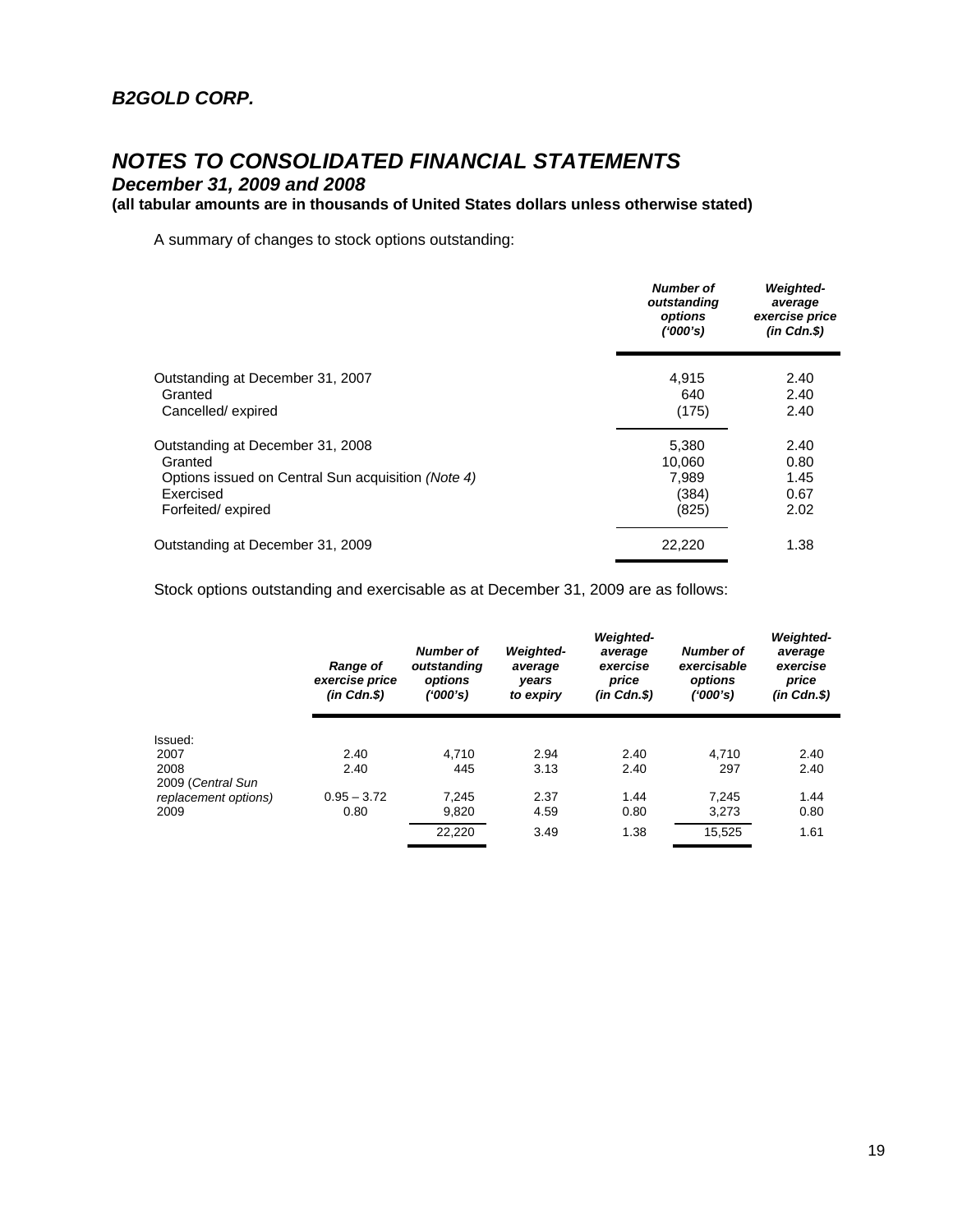*December 31, 2009 and 2008* 

### **(all tabular amounts are in thousands of United States dollars unless otherwise stated)**

### *Share purchase warrants*

A summary of changes to share purchase warrants outstanding:

|                                                     | Number of<br>outstanding<br>warrants<br>(1000's) | <b>Weighted-</b><br>average<br>exercise price<br>$(in$ $Cdn.S)$ |
|-----------------------------------------------------|--------------------------------------------------|-----------------------------------------------------------------|
| Outstanding at December 31, 2007                    | 2.000                                            | 2.50                                                            |
| Issued to AngloGold (Note 5)                        | 21,400                                           | 3.78                                                            |
| Outstanding at December 31, 2008                    | 23,400                                           | 3.67                                                            |
| Issued to Macquarie (Note 10)                       | 11.064                                           | 0.97                                                            |
| Warrants issued on Central Sun acquisition (Note 4) | 18.062                                           | 0.95                                                            |
| Exercised                                           | (384)                                            | 0.11                                                            |
| Expired                                             | (1, 127)                                         | 0.82                                                            |
| Outstanding at December 31, 2009                    | 51,015                                           | 2.21                                                            |

Share purchase warrants outstanding and exercisable as at December 31, 2009 are as follows:

|                           | <b>Number of</b><br>outstanding<br>and<br>exercisable<br>warrants<br>(1000's) | <b>Exercise price</b><br>$(in$ $Cdn.S)$ |
|---------------------------|-------------------------------------------------------------------------------|-----------------------------------------|
| Expiring Oct 22, 2010     | 16,423                                                                        | 0.98                                    |
| Expiring November 9, 2012 | 11,064                                                                        | 0.97                                    |
| Expiring May 15, 2011     | 11,000                                                                        | 3.34                                    |
| Expiring May 15, 2011     | 10,400                                                                        | 4.25                                    |
| Expiring Dec 6, 2010      | 2.000                                                                         | 2.50                                    |
| Expiring Aug 12, 2010     | 128                                                                           | 0.88                                    |
|                           | 51,015                                                                        | 2.21                                    |

*\* Central Sun replacement warrants (Note 4)*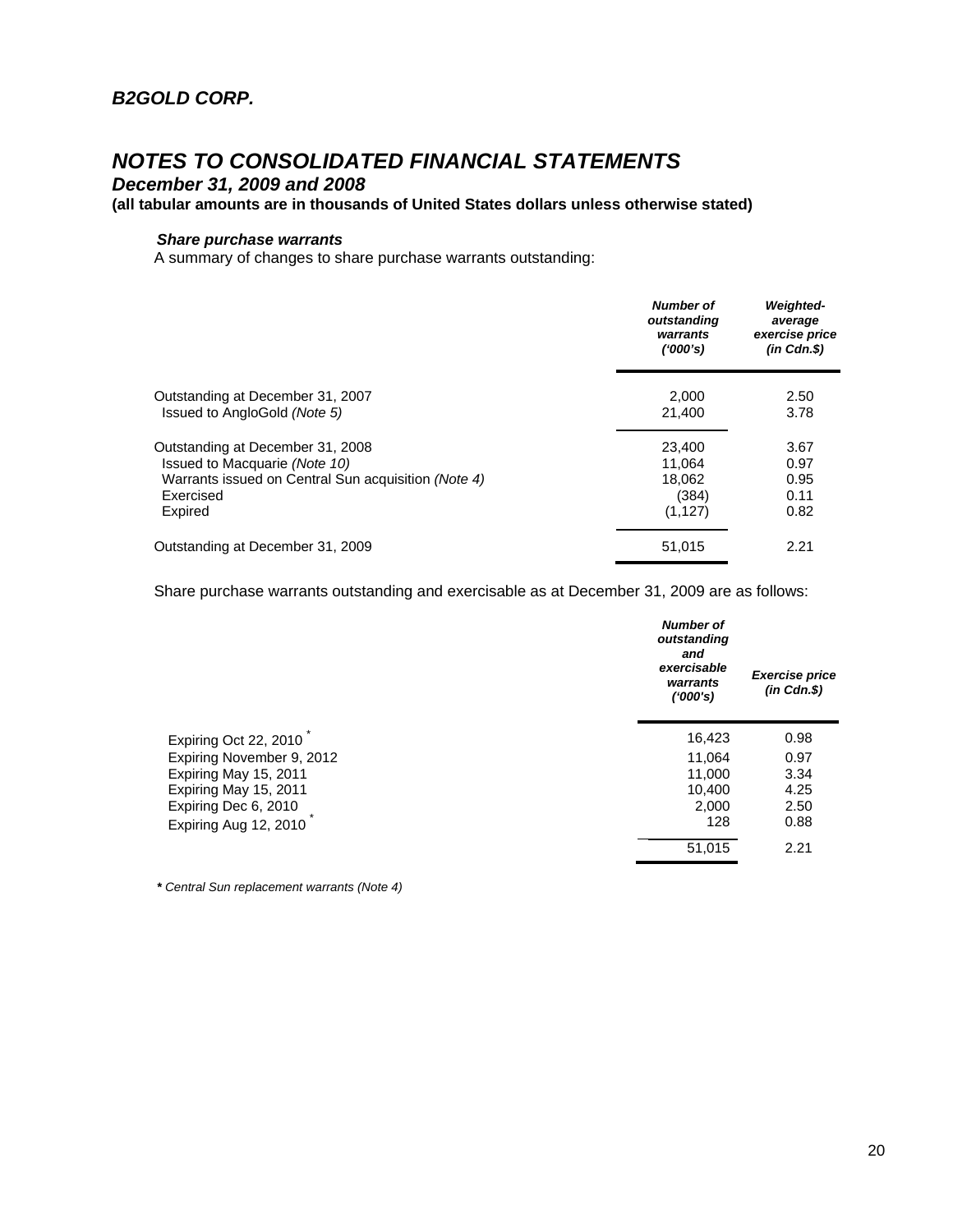*December 31, 2009 and 2008* 

### **(all tabular amounts are in thousands of United States dollars unless otherwise stated)**

The following table shows the changes in the category "Value assigned to stock options and share purchase warrants" as presented under shareholders' equity on the consolidated balance sheets:

|                                                                                                                                        | 2009<br>\$     | 2008<br>\$ |
|----------------------------------------------------------------------------------------------------------------------------------------|----------------|------------|
| Balance, beginning of year                                                                                                             | 11,308         | 2,638      |
| Fair value assigned to Central Sun stock options and<br>share purchase warrants exchanged (Note 4)                                     | 7,353          |            |
| Fair value assigned to warrants issued to Macquarie (Note 10)                                                                          | 4,469          |            |
| Stock-based compensation - expensed                                                                                                    | 3.220          | 3.949      |
| Stock-based compensation - capitalized to resource<br>property interests<br>Transfer to share capital on the exercise of stock options | 1.631<br>(181) | 1.060      |
| Fair value assigned to warrants issued to AngloGold (Note 5)                                                                           |                | 3,661      |
| Balance, end of year                                                                                                                   | 27,800         | 11.308     |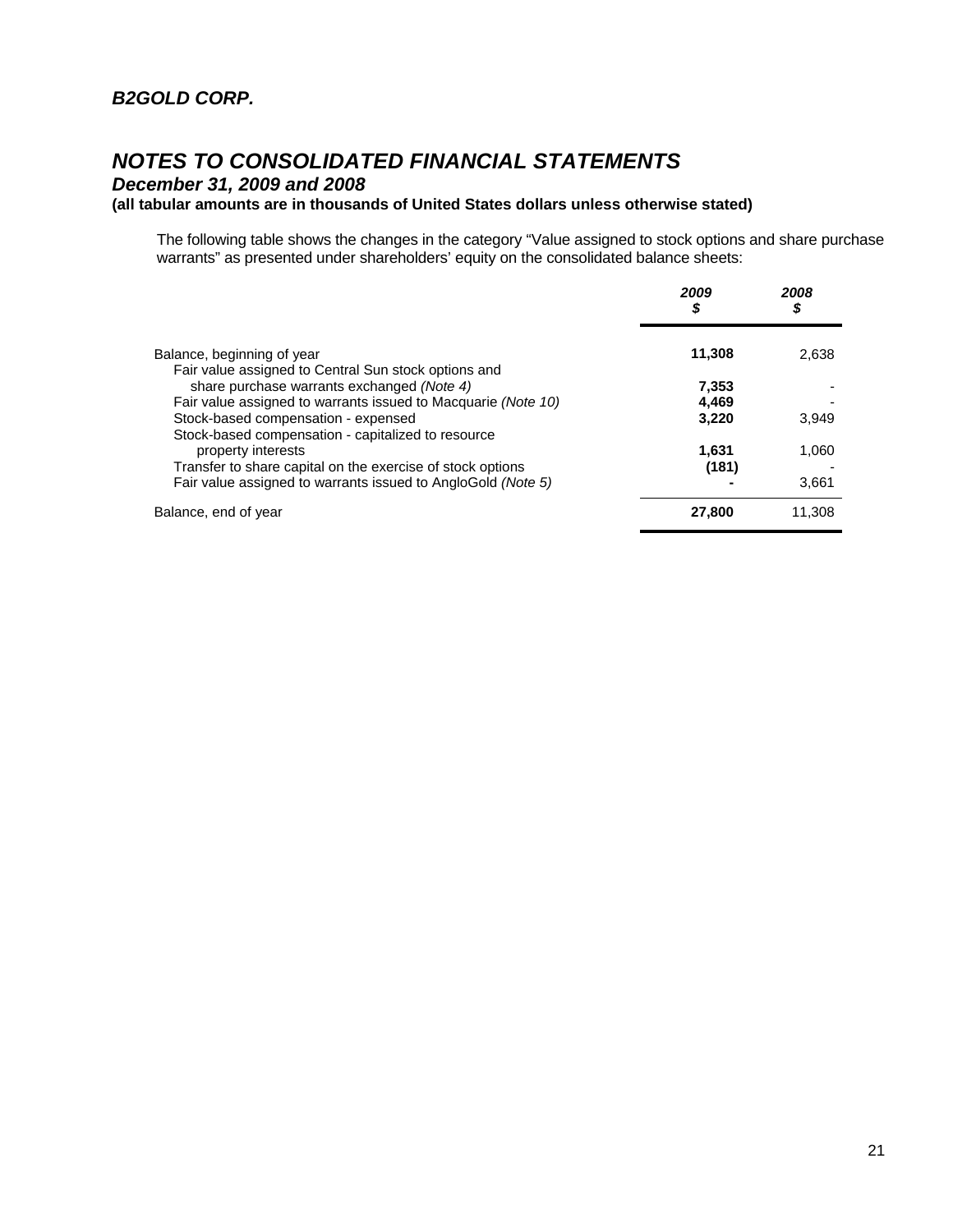*December 31, 2009 and 2008* 

**(all tabular amounts are in thousands of United States dollars unless otherwise stated)**

### *14 Supplementary cash flow information*

Supplementary disclosure of cash flow information is provided in the table below:

|                                                               | 2009<br>\$ | 2008<br>\$ |
|---------------------------------------------------------------|------------|------------|
| Non-cash investing and financing activities:                  |            |            |
| Common shares issued for Central Sun                          |            |            |
| acquisition (Note 4)                                          | 50,802     |            |
| Fair value assigned to Central Sun stock options              |            |            |
| and share purchase warrants exchanged                         |            |            |
| (Note 4)                                                      | 7,353      |            |
| Fair value assigned to warrants issued to Macquarie (Note 10) | 4,469      |            |
| Accounts payable and accrued liabilities relating             |            |            |
| to resource property expenditures                             | 5,258      | 2,661      |
| Future income tax liabilities relating to resource            |            |            |
| property expenditures                                         | 479        | 828        |
| Stock-based compensation, capitalized to                      |            |            |
| resource property interests                                   | 1,631      | 1,060      |
| Common shares issued for B2Gold/ AngloGold                    |            |            |
| transaction (Note 5)                                          |            | 33,750     |
| Common shares issued for Gramalote Additional                 |            |            |
| Interest (Note 8)                                             |            | 6,000      |
| Fair value assigned to warrants issued to                     |            |            |
| AngloGold (Note 5)                                            |            | 3,661      |
|                                                               |            |            |

On July 8, 2009, the Company received loans in the amount of Cdn.\$2 million from certain officers and shareholders of the Company which were interest bearing at a rate of 5% per annum. These loans were fully repaid together with interest on July 22, 2009.

On November 3, 2009, the Company received a loan in the amount of Cdn.\$1 million from a certain officer and shareholder of the Company which was interest bearing at a rate of 5% per annum. Subsequent to December 31, 2009, this loan was fully repaid together with interest on February 18, 2010.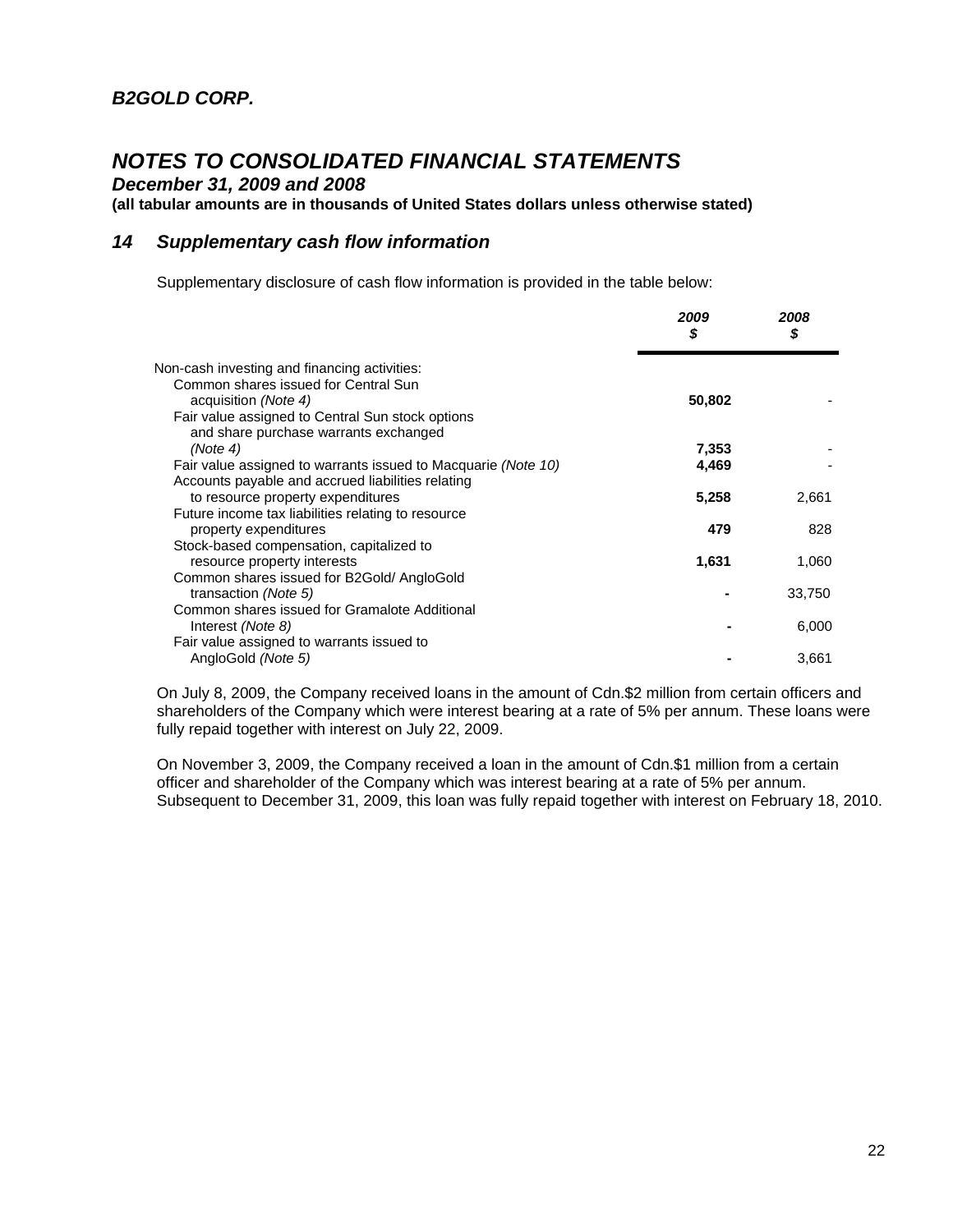*December 31, 2009 and 2008* 

**(all tabular amounts are in thousands of United States dollars unless otherwise stated)**

### *15 Income taxes*

Future income taxes reflect the net tax effects of temporary differences between the carrying amounts of assets and liabilities for financial reporting purposes and the amounts used for income tax purposes. On acquisition of mineral property interests the Company records a future income tax liability and a corresponding adjustment to the related asset carrying amount.

The following sets forth the tax effect of temporary differences that give rise to significant portions of the future income tax assets and future income tax liabilities:

|                                 | 2009<br>\$ | 2008<br>\$ |
|---------------------------------|------------|------------|
| Future income tax assets        |            |            |
| Operating loss carry-forwards   | 26,951     | 1,739      |
| Share issuance costs            | 1,588      | 862        |
| Current assets and liabilities  | 4,133      | 14         |
| Asset retirement obligations    | 4,486      |            |
| Other                           | 4,214      | 535        |
| Gross future income tax assets  | 41,372     | 3,150      |
| Valuation allowance             |            |            |
| Canada                          | (8, 117)   | (2,263)    |
| Costa Rica                      | (5, 516)   |            |
| Nicaragua                       | (5, 548)   |            |
|                                 | (19, 181)  | (2,263)    |
| Net future income tax assets    | 22,191     | 887        |
| Future income tax liabilities   |            |            |
| Resource property interests     | (30, 335)  | (11, 918)  |
| Other                           | (3, 472)   | (887)      |
|                                 | (33, 807)  | (12, 805)  |
| Net future income tax liability | (11, 616)  | (11, 918)  |

Non-capital loss carry-forwards for Canadian tax purposes total approximately \$22.3 million at December 31, 2009, unless utilized \$2.9 million expires in 2027, \$10.7 in 2028 and \$8.7 million in 2029.

At December 31, 2009, the Company had tax losses in Nicaragua of \$57.5 million that expire from 2010 through 2012. In Costa Rica, at December 31, 2009 the Company had tax losses of \$70.2 million that expire from 2010 through 2014 of which \$56.8 million represents tax losses attributable to a subsidiary that currently qualifies for a tax exemption expiring in 2016. No future income tax asset has been recognized in respect of the losses of this subsidiary. A valuation allowance of \$4 million has been applied against the related future tax asset arising from the balance of the tax losses.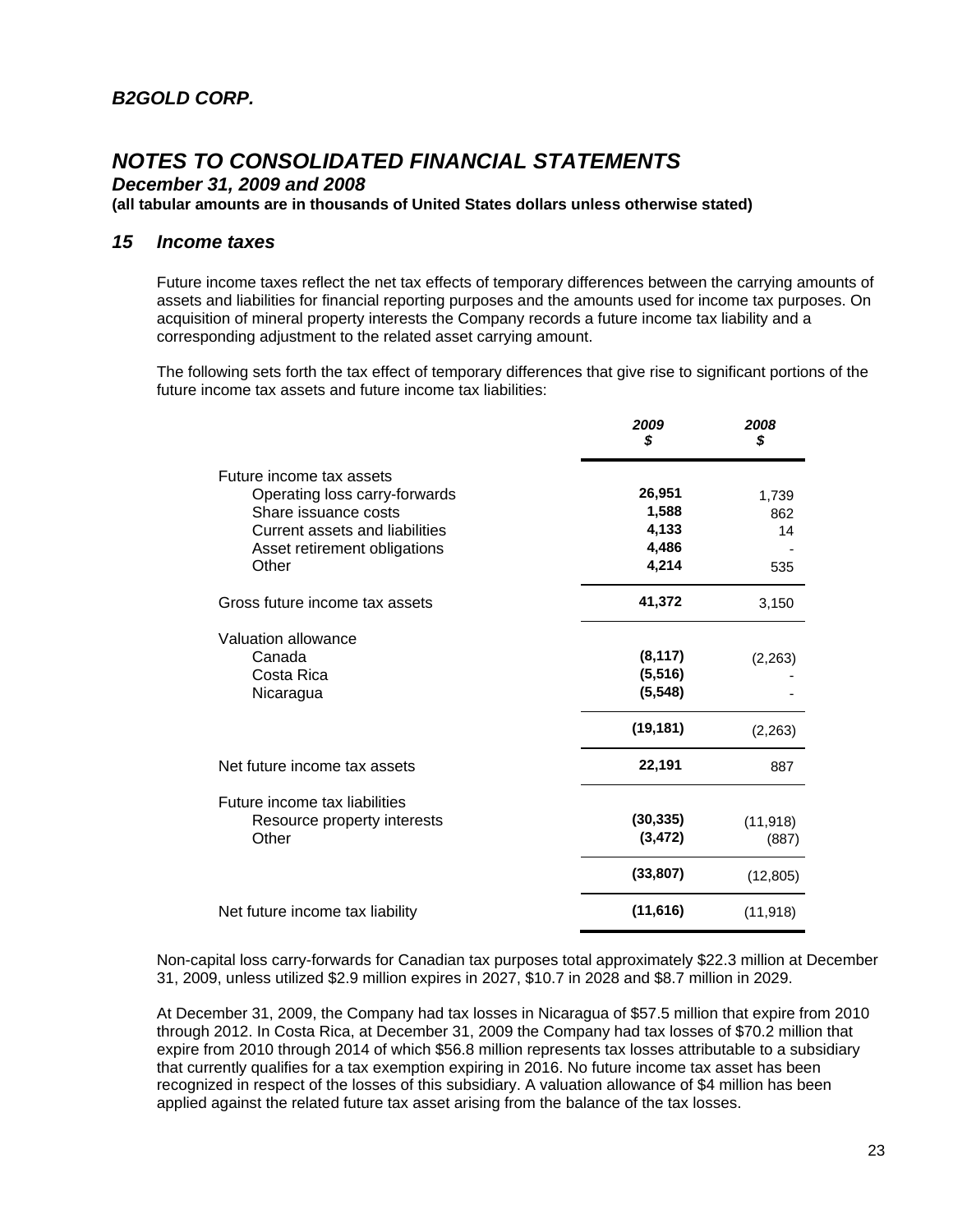*December 31, 2009 and 2008* 

**(all tabular amounts are in thousands of United States dollars unless otherwise stated)**

### *16 Financial instruments*

#### *Fair values*

The Company's financial instruments consist of cash and cash equivalents, accounts and note receivable, marketable securities, accounts payable and accrued liabilities, related party loans and the Credit Facility loan. The book values of cash and cash equivalents, accounts and note receivable, accounts payable and accrued liabilities and related party loans are representative of their respective fair values due to the short-term nature of these instruments. The fair value of the Credit Facility loan *(Note 10)* approximates \$13.5 million (equal to the principal amount drawn under the facility as at December 31, 2009) due to the floating rate nature of this instrument. Marketable securities are carried at their fair values based on published market prices at the balance sheet date.

Cash and cash equivalents and marketable securities are classified as Level 1 and the Credit Facility loan as Level 2 within the fair value hierarchy established by CICA section 3862 *(Note 3)*.

#### *Capital risk management*

The Company's objectives when managing its capital is to ensure it will be able to continue as a going concern while maximizing the return to shareholders. The selling price of gold, minimizing production costs and a successful exploration environment are key factors in helping the Company reach its capital risk management objectives. The capital structure of the Company includes shareholders' equity and the Credit Facility loan.

#### *Credit risk*

Credit risk refers to the risk that another entity will default on its contractual obligations which will result in a loss for the Company. As at December 31, 2009, the Company's maximum exposure to credit risk was the carrying value of cash and cash equivalents and accounts and note receivable. The Company limits its credit exposure on cash and cash equivalents by holding its deposits mainly with Canadian chartered banks.

#### *Liquidity risk*

Liquidity risk refers to the risk that the Company will not be able to meet its financial obligations when they become due or can only do so at excessive costs. The Company manages liquidity risk by maintaining sufficient cash balances to meet these needs. Subsequent to December 31, 2009, on February 18, 2010, the Company completed an equity financing of approximately Cdn.\$32 million *(Note 19)* and on February 12, 2010 increased the total amount that can be drawn under the Credit Facility to \$25 million *(Note 10)*.

#### *Market risk*

Market risk includes currency, price and interest rate risk.

The Company's operations in foreign countries are subject to currency fluctuations and such fluctuations may materially affect the Company's financial position and results. The Company reports its financial results in United States dollars and incurs expenses in United States dollars, Canadian dollars, Nicaraguan córdobas, Colombian pesos and Russian rubles. As the exchange rates between the Nicaraguan córdoba, Colombian peso, Russian ruble and Canadian dollar fluctuate against the United States dollar, the Company will experience foreign exchange gains and losses. All of the Company's production activities are currently conducted in Nicaragua.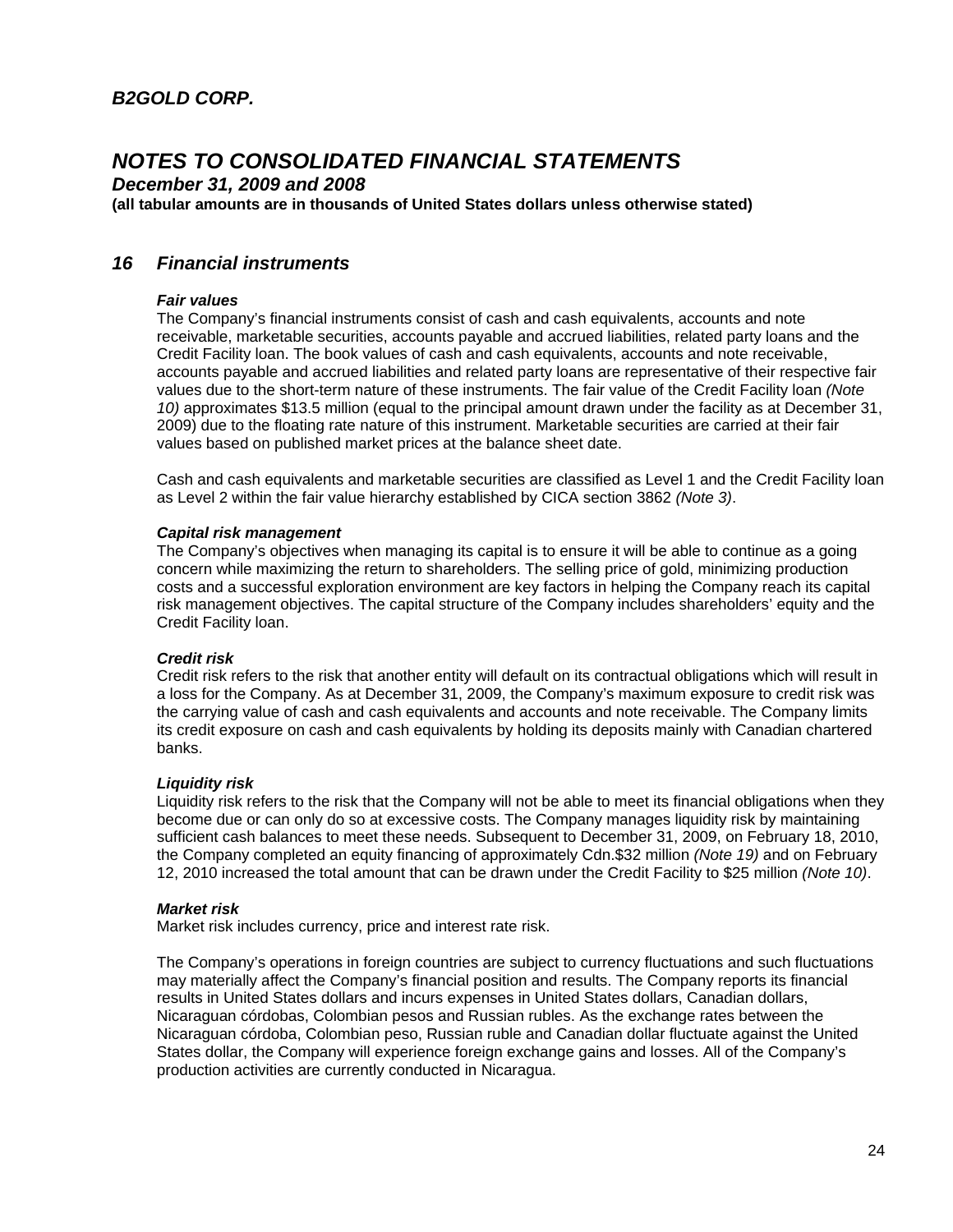### *B2GOLD CORP.*

## *NOTES TO CONSOLIDATED FINANCIAL STATEMENTS*

*December 31, 2009 and 2008* 

### **(all tabular amounts are in thousands of United States dollars unless otherwise stated)**

The Company's operations expose it to changes in the price of gold. Currently, the Company does not engage in any activities that would mitigate this risk. A 5% increase/ (decrease) in the price of gold would have resulted in a decrease/ (increase) in earnings of approximately \$1 million in 2009. The Company's earnings also could be affected by the prices of other commodities such as fuel and other consumable items, although to a lesser extent than by the price of gold. The prices of these commodities are affected by numerous factors beyond the Company's control.

The Company is exposed to interest rate risk on its variable rate Credit Facility loan.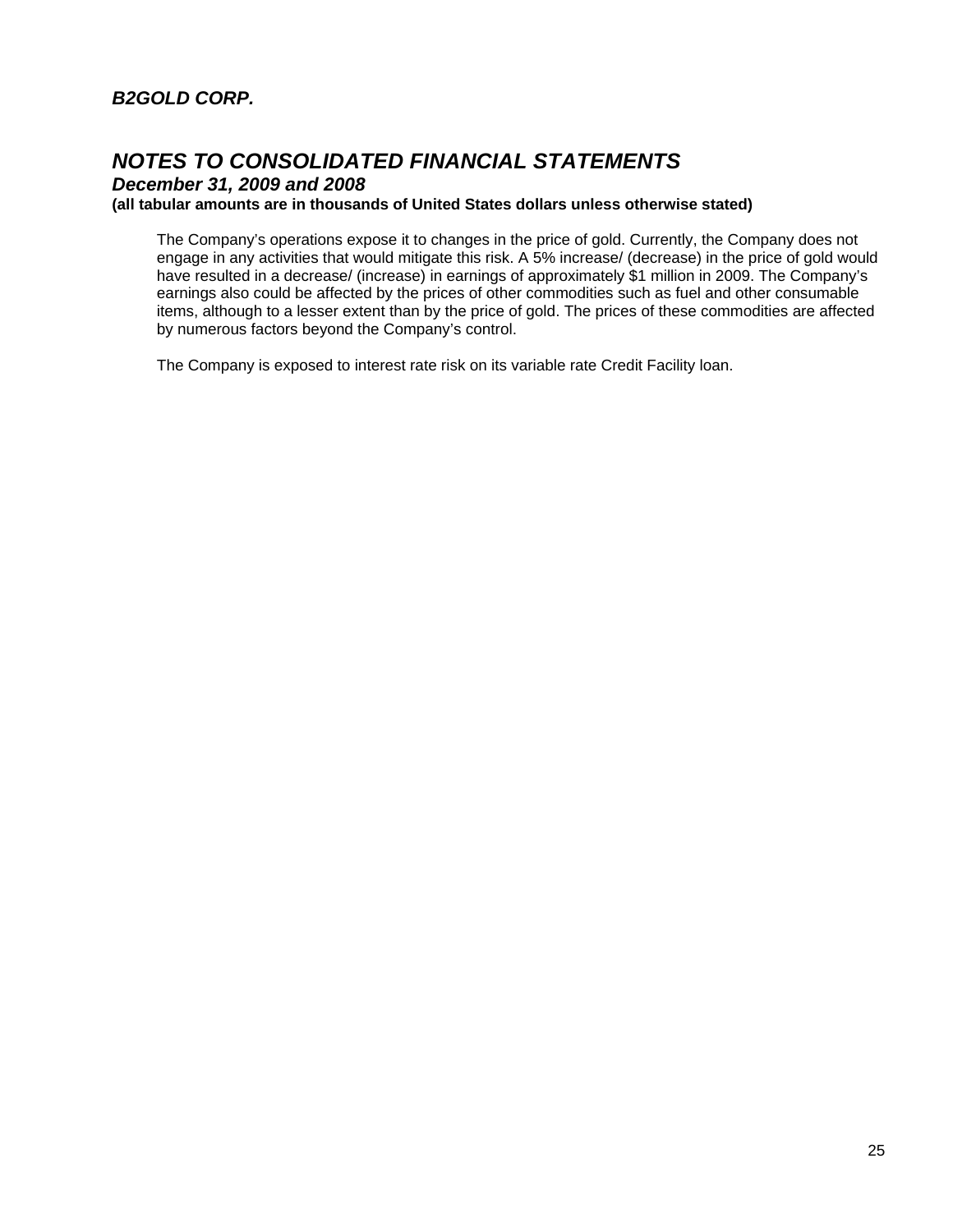*December 31, 2009 and 2008* 

**(all tabular amounts are in thousands of United States dollars unless otherwise stated)**

### *17 Segmented information*

On March 26, 2009, the Company completed a business combination with Central Sun acquiring the Limon Mine (95%) and La Libertad Mine (100%). All gold revenue in 2009 was attributable to the Limon Mine. The La Libertad Mine was under construction in 2009, being converted from an open pit heap leach gold mine to a conventional milling operation. Prior to the acquisition of Central Sun, the Company had no source of operating revenue and its principal activity consisted of exploration in Colombia and Russia.

With the acquisition of Central Sun, the Company is presently organized into four segments: (1) Limon Mine, (2) La Libertad Mine (3) Exploration and (4) Corporate and Other. The Exploration segment consists of the Company's interests in mineral properties in Colombia (Gramalote, Mocoa, Quebradona and property interests under the Colombia JV Agreement with AngloGold), Russia (Kupol East and West Licenses) and Nicaragua (Radius and Calibre) which are at various stages of exploration. The Corporate and Other segment includes corporate operations and the Bellavista property in Costa Rica which is presently undergoing environmental and closure audits. The Company's segments are summarized in the following tables.

|                                                                         | <b>Limon Mine</b><br>\$ | <b>La Libertad</b><br><b>Mine</b><br>\$ | <b>Exploration</b><br>\$ | Corporate &<br><b>Other</b><br>\$ | <b>Total</b><br>\$       |
|-------------------------------------------------------------------------|-------------------------|-----------------------------------------|--------------------------|-----------------------------------|--------------------------|
| <b>Assets</b><br>Cash<br>Accounts                                       | 915                     | 1,612                                   | 64                       | 333                               | 2,924                    |
| receivable &<br>prepaids<br>Note receivable<br>Inventories              | 2,337<br>7,340          | 3,940<br>2,923                          | 75                       | 1,746<br>1,700                    | 8,098<br>1,700<br>10,263 |
| Marketable<br>securities<br>Property, plant &<br>equipment<br>Gramalote | 26,154                  | 99,986                                  | 41,979                   | 369<br>2,187                      | 369<br>170,306           |
| investment<br>Other assets                                              |                         |                                         | 51,914<br>1,350          | 430                               | 51,914<br>1,780          |
| <b>Capital</b>                                                          | 36,746                  | 108,461                                 | 95,382                   | 6,765                             | 247,354                  |
| expenditures                                                            | 1,937                   | 40,487                                  | 8,649                    |                                   | 51,073                   |
| <b>Net loss</b>                                                         | 2,078                   |                                         | 18,284                   | 7,426                             | 27,788                   |